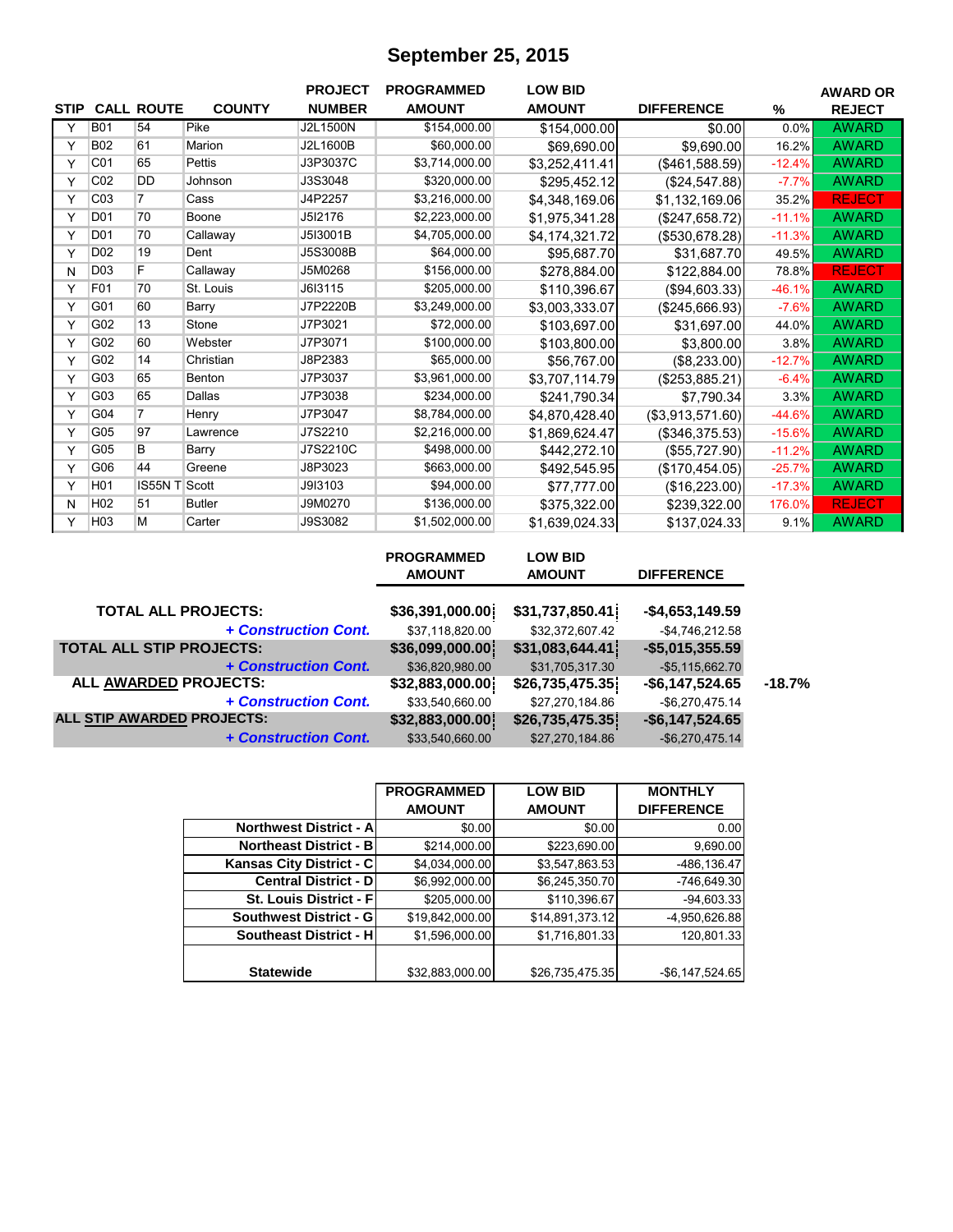### **October 23, 2015**

|             |                 |                   |               | <b>PROJECT</b> | <b>PROGRAMMED</b> | <b>LOW BID</b> |                   |          | <b>AWARD OR</b> |
|-------------|-----------------|-------------------|---------------|----------------|-------------------|----------------|-------------------|----------|-----------------|
| <b>STIP</b> |                 | <b>CALL ROUTE</b> | <b>COUNTY</b> | <b>NUMBER</b>  | <b>AMOUNT</b>     | <b>AMOUNT</b>  | <b>DIFFERENCE</b> | $\%$     | <b>REJECT</b>   |
| Y           | CO <sub>1</sub> | 70                | Lafayette     | J4I2001        | \$4,413,000.00    | \$4,154,408.82 | (\$258,591.18)    | $-5.9%$  | <b>AWARD</b>    |
| Y           | CO <sub>2</sub> | 29                | Platte        | J4I3037        | \$4,459,000.00    | \$3,938,644.28 | (\$520, 355.72)   | $-11.7%$ | <b>AWARD</b>    |
| Y           | D <sub>01</sub> | 44                | Laclede       | J5I3004        | \$679,000.00      | \$733,879.53   | \$54,879.53       | 8.1%     | <b>AWARD</b>    |
| Υ           | D <sub>01</sub> | 44                | Crawford      | J5L1600B       | \$573,000.00      | \$361,843.95   | (\$211, 156.05)   | $-36.9%$ | <b>AWARD</b>    |
| Y           | D <sub>02</sub> | 8                 | Phelps        | J5P3009        | \$1,432,000.00    | \$1,236,833.98 | (\$195, 166.02)   | $-13.6%$ | <b>AWARD</b>    |
| Y           | D <sub>02</sub> | 8                 | Phelps        | J9P2205D       | \$513,000.00      | \$412,018.51   | (\$100,981.49)    | $-19.7%$ | <b>AWARD</b>    |
| Y           | D <sub>03</sub> | 54                | Callaway      | J5P3011        | \$1,658,000.00    | \$1,217,872.64 | (\$440, 127.36)   | $-26.5%$ | <b>AWARD</b>    |
| Y           | D <sub>03</sub> | 54                | Callaway      | J5P3012        | \$2,390,000.00    | \$2,450,907.62 | \$60,907.62       | 2.5%     | <b>AWARD</b>    |
| Y           | D04             | 54                | Callaway      | J5P3074B       | \$9,733,000.00    | \$4,279,073.15 | (\$5,453,926.85)  | $-56.0%$ | <b>AWARD</b>    |
| Y           | D <sub>05</sub> | A                 | Cooper        | J5S2201        | \$543,000.00      | \$495,738.40   | (\$47,261.60)     | $-8.7%$  | <b>AWARD</b>    |
| Y           | D <sub>05</sub> | AA                | Cooper        | J5S2224        | \$690,000.00      | \$637,559.54   | (\$52,440.46)     | $-7.6%$  | <b>AWARD</b>    |
| Y           | F01             | 270               | St. Louis     | J6I3064        | \$377,000.00      | \$179,358.25   | (\$197,641.75)    | $-52.4%$ | <b>AWARD</b>    |
| Y           | F <sub>01</sub> | 270               | St. Louis     | J6I3065        | \$1,124,000.00    | \$820,640.75   | (\$303,359.25)    | $-27.0%$ | <b>AWARD</b>    |
| Y           | F <sub>02</sub> | Various Various   |               | J6Q2344E       | \$1,040,000.00    | \$1,028,434.18 | (\$11,565.82)     | $-1.1%$  | <b>AWARD</b>    |
| Y           | F03             | YY                | Franklin      | J6S2320        | \$1,520,000.00    | \$1,136,171.90 | (\$383,828.10)    | $-25.3%$ | <b>AWARD</b>    |
| Y           | F03             | AJ                | Franklin      | J6S2378        | \$598,000.00      | \$673,488.15   | \$75,488.15       | 12.6%    | <b>AWARD</b>    |
| Y           | F03             | YY                | Franklin      | J6S3010I       | \$1,177,000.00    | \$1,279,339.95 | \$102,339.95      | 8.7%     | <b>AWARD</b>    |
| Y           | G01             | 43                | Jasper        | J7P2220C       | \$747,000.00      | \$638,118.74   | (\$108,881.26)    | $-14.6%$ | <b>AWARD</b>    |
| Y           | G02             | 54                | St. Clair     | J7P3029        | \$3,962,000.00    | \$2,360,657.69 | (\$1,601,342.31)  | $-40.4%$ | <b>AWARD</b>    |
| Y           | G03             | 60                | Lawrence      | J7P3039        | \$1,941,000.00    | \$1,280,484.24 | ( \$660, 515.76)  | $-34.0%$ | <b>AWARD</b>    |
| Y           | G03             | 60                | Greene        | J8P3031        | \$207,000.00      | \$149,473.82   | (\$57,526.18)     | $-27.8%$ | <b>AWARD</b>    |
| Y           | G04             | B                 | Webster       | J7S3046        | \$4,156,000.00    | \$4,286,211.79 | \$130,211.79      | 3.1%     | <b>AWARD</b>    |
| Y           | G05             | 44                | Greene        | J8I3000        | \$7,666,000.00    | \$5,050,435.26 | (\$2,615,564.74)  | $-34.1%$ | <b>AWARD</b>    |
| Y           | G05             | 13                | Greene        | J8P3035        | \$254,000.00      | \$214,605.55   | (\$39,394.45)     | $-15.5%$ | <b>AWARD</b>    |
| Y           | G06             | 65                | Benton        | J8P2291        | \$1,194,000.00    | \$1,127,340.73 | (\$66,659.27)     | $-5.6%$  | <b>AWARD</b>    |
| Y           | G09             | Α                 | Webster       | J8S2220        | \$64,000.00       | \$55,506.32    | (\$8,493.68)      | $-13.3%$ | <b>AWARD</b>    |
| Y           | G <sub>09</sub> | 38                | Webster       | J8S2457        | \$311,000.00      | \$258,463.16   | (\$52,536.84)     | $-16.9%$ | <b>AWARD</b>    |
| Y           | G09             | <b>DD</b>         | Webster       | J8S2459        | \$138,000.00      | \$133,600.24   | (\$4,399.76)      | $-3.2%$  | <b>AWARD</b>    |
| Y           | H <sub>01</sub> | 60                | Wright        | J9P3078        | \$8,945,000.00    | \$6,659,000.00 | (\$2,286,000.00)  | $-25.6%$ | <b>AWARD</b>    |
| Y           | H <sub>02</sub> | 5                 | Douglas       | J9P3106        | \$887,000.00      | \$815,525.15   | (\$71,474.85)     | $-8.1%$  | <b>AWARD</b>    |
| Y           | H <sub>03</sub> | 51                | Perry         | J9P3115        | \$1,279,000.00    | \$1,044,000.00 | (\$235,000.00)    | $-18.4%$ | <b>AWARD</b>    |
| Y           | H04             | 49                | Iron          | J9P3116        | \$3,133,000.00    | \$2,273,000.00 | (\$860,000.00)    | $-27.4%$ | <b>AWARD</b>    |
| Y           | H <sub>05</sub> | 67                | St. Francois  | J0P2298        | \$8,122,000.00    | \$5,545,682.81 | (\$2,576,317.19)  | $-31.7%$ | <b>AWARD</b>    |

|                                 | <b>PROGRAMMED</b><br><b>AMOUNT</b> | <b>LOW BID</b><br><b>AMOUNT</b> | <b>DIFFERENCE</b> |
|---------------------------------|------------------------------------|---------------------------------|-------------------|
| <b>TOTAL ALL PROJECTS:</b>      | \$75,925,000.00                    | \$56,928,319.10                 | -\$18,996,680.90  |
| + Construction Cont.            | \$77,443,500.00                    | \$58,066,885.48                 | -\$19,376,614.52  |
| <b>TOTAL ALL STIP PROJECTS:</b> | \$75,925,000.00]                   | \$56,928,319.10]                | $-$18,996,680.90$ |
| + Construction Cont.            | \$77,443,500.00                    | \$58,066,885.48                 | $-$19,376,614.52$ |
| ALL AWARDED PROJECTS:           | \$75,925,000.00                    | \$56,928,319.10                 | -\$18,996,680.90  |
| + Construction Cont.            | \$77,443,500.00                    | \$58,066,885.48                 | -\$19,376,614.52  |
| ALL STIP AWARDED PROJECTS:      | \$75,925,000.00]                   | \$56,928,319.10                 | $-$18,996,680.90$ |
| + Construction Cont.            | \$77,443,500.00                    | \$58,066,885.48                 | $-$19,376,614.52$ |
|                                 |                                    |                                 |                   |

|                               | <b>PROGRAMMED</b> | <b>LOW BID</b>  | <b>MONTHLY</b>    |
|-------------------------------|-------------------|-----------------|-------------------|
|                               | <b>AMOUNT</b>     | <b>AMOUNT</b>   | <b>DIFFERENCE</b> |
| <b>Northwest District - A</b> | \$0.00            | \$0.00          | 0.00              |
| <b>Northeast District - B</b> | \$0.00            | \$0.00          | 0.00              |
| Kansas City District - C      | \$8,872,000.00    | \$8,093,053.10  | $-778,946.90$     |
| <b>Central District - D</b>   | \$18,211,000.00   | \$11,825,727.32 | $-6,385,272.68$   |
| St. Louis District - F        | \$5,836,000.00    | \$5,117,433.18  | $-718,566.82$     |
| <b>Southwest District - G</b> | \$20,640,000.00   | \$15,554,897.54 | $-5,085,102.46$   |
| <b>Southeast District - H</b> | \$22,366,000.00   | \$16,337,207.96 | $-6,028,792.04$   |
|                               |                   |                 |                   |
| <b>Statewide</b>              | \$75,925,000.00   | \$56,928,319.10 | $-$18,996,680.90$ |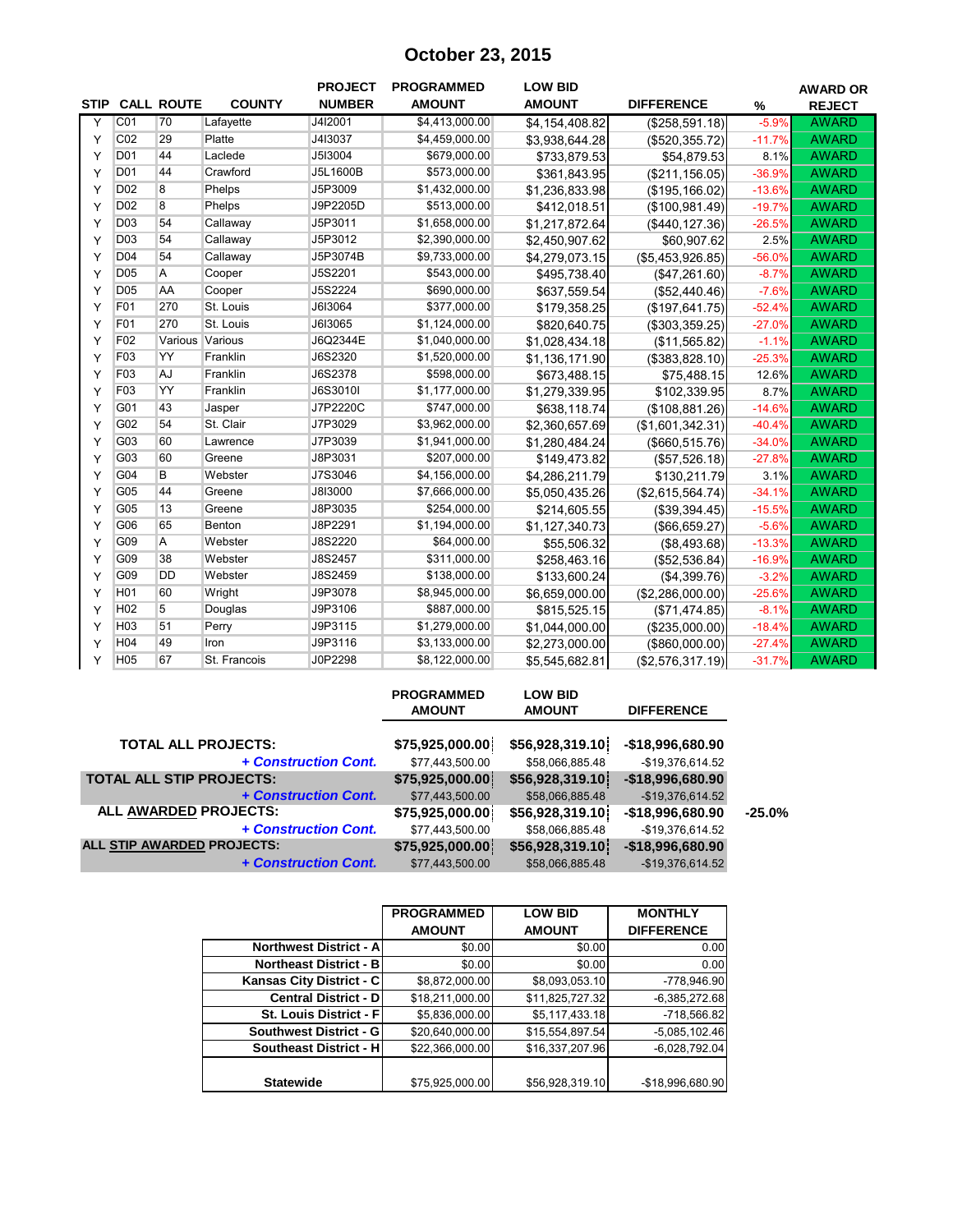# **October 28, 2015**

|                  |                                 |               | <b>PROJECT</b>       | <b>PROGRAMMED</b>                  | <b>LOW BID</b>                  |                   |         | <b>AWARD OR</b> |
|------------------|---------------------------------|---------------|----------------------|------------------------------------|---------------------------------|-------------------|---------|-----------------|
| <b>STIP</b>      | <b>CALL ROUTE</b>               | <b>COUNTY</b> | <b>NUMBER</b>        | <b>AMOUNT</b>                      | <b>AMOUNT</b>                   | <b>DIFFERENCE</b> | %       | <b>REJECT</b>   |
| <b>B01</b><br>N. | TIMBER Lincoln                  |               | J2M0267              | \$150,000.00                       | \$160,403.48                    | \$10,403.48       | $6.9\%$ | <b>AWARD</b>    |
|                  |                                 |               |                      | <b>PROGRAMMED</b><br><b>AMOUNT</b> | <b>LOW BID</b><br><b>AMOUNT</b> | <b>DIFFERENCE</b> |         |                 |
|                  | <b>TOTAL ALL PROJECTS:</b>      |               |                      | \$150,000.00                       | \$160,403.48                    | \$10,403.48       |         |                 |
|                  |                                 |               | + Construction Cont. | \$153,000.00                       | \$163,611.55                    | \$10,611.55       |         |                 |
|                  | <b>TOTAL ALL STIP PROJECTS:</b> |               |                      | \$0.00                             | \$0.00                          | \$0.00            |         |                 |
|                  |                                 |               | + Construction Cont. | \$0.00                             | \$0.00                          | \$0.00            |         |                 |
|                  | ALL AWARDED PROJECTS:           |               |                      | \$150,000.00                       | \$160,403.48                    | \$10,403.48       | 6.9%    |                 |
|                  |                                 |               | + Construction Cont. | \$153,000.00                       | \$163,611.55                    | \$10,611.55       |         |                 |
|                  | ALL STIP AWARDED PROJECTS:      |               |                      | \$0.00                             | \$0.00                          | \$0.00            |         |                 |
|                  |                                 |               | + Construction Cont. | \$0.00                             | \$0.00                          | \$0.00            |         |                 |

|                                 | <b>PROGRAMMED</b> | <b>LOW BID</b> | <b>MONTHLY</b>    |
|---------------------------------|-------------------|----------------|-------------------|
|                                 | <b>AMOUNT</b>     | <b>AMOUNT</b>  | <b>DIFFERENCE</b> |
| <b>Northwest District - All</b> | \$0.00            | \$0.00         | 0.00              |
| <b>Northeast District - B</b>   | \$150,000.00      | \$160,403.48   | 10,403.48         |
| Kansas City District - C        | \$0.00            | \$0.00         | 0.00              |
| <b>Central District - DI</b>    | \$0.00            | \$0.00         | 0.00              |
| <b>St. Louis District - Fl</b>  | \$0.00            | \$0.00         | 0.00              |
| <b>Southwest District - GI</b>  | \$0.00            | \$0.00         | 0.00              |
| <b>Southeast District - HI</b>  | \$0.00            | \$0.00         | 0.00              |
|                                 |                   |                |                   |
| <b>Statewide</b>                | \$150,000.00      | \$160,403.48   | \$10,403.48       |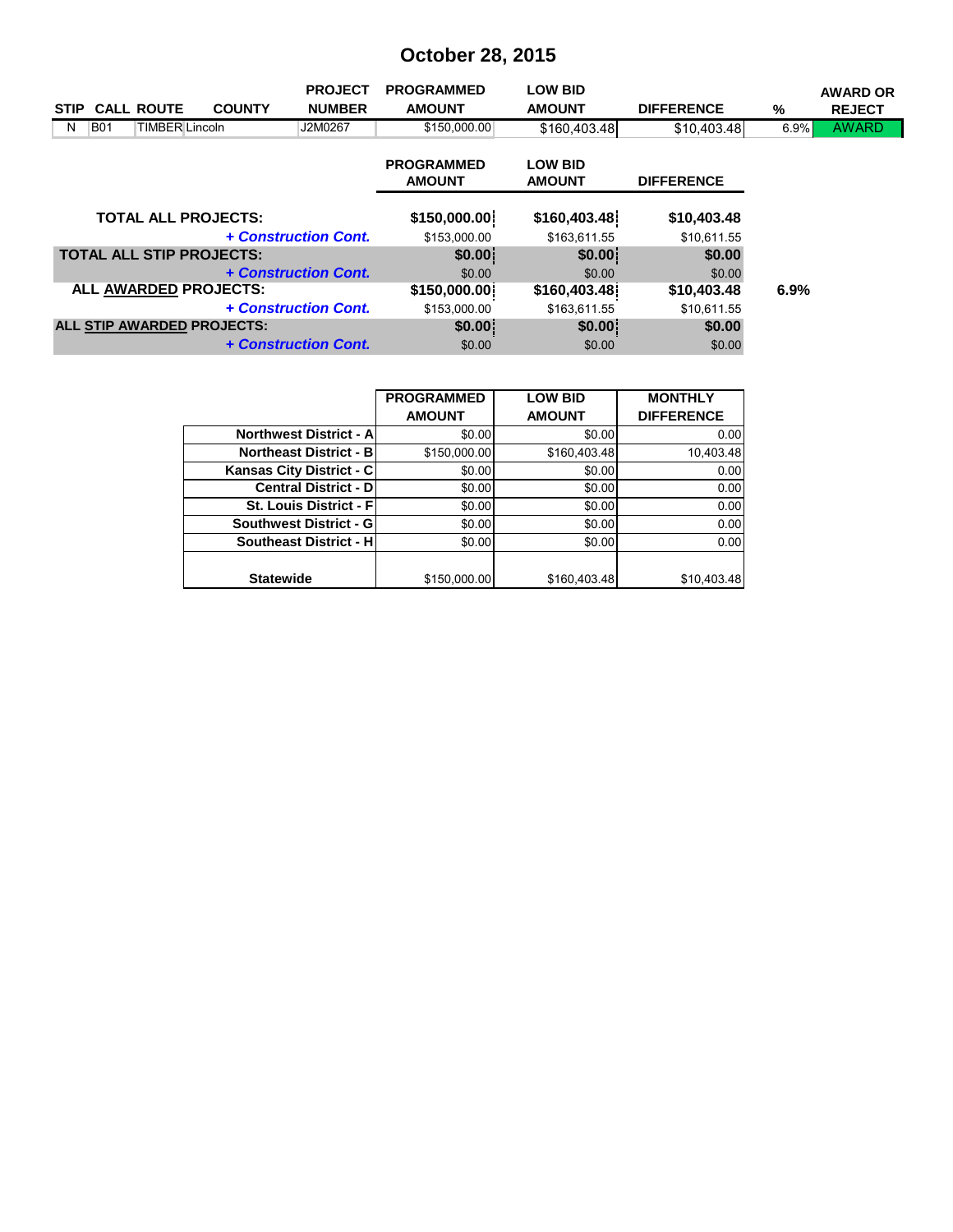### **November 20, 2015**

|                                 | <b>PROGRAMMED</b><br><b>AMOUNT</b> | <b>LOW BID</b><br><b>AMOUNT</b> | <b>DIFFERENCE</b> |          |
|---------------------------------|------------------------------------|---------------------------------|-------------------|----------|
| <b>TOTAL ALL PROJECTS:</b>      | \$88,742,000.00                    | \$72,781,014.24                 | -\$15,960,985.76  |          |
| + Construction Cont.            | \$90,516,840.00                    | \$74,236,634.52                 | $-$16,280,205.48$ |          |
| <b>TOTAL ALL STIP PROJECTS:</b> | \$88,668,000.00                    | \$72,689,962.24                 | $-$15,978,037.76$ |          |
| + Construction Cont.            | \$90,441,360.00                    | \$74,143,761.48                 | $-$16,297,598.52$ |          |
| ALL AWARDED PROJECTS:           | \$82,755,000.00                    | \$70,590,891.32                 | $-$12,164,108.68$ | $-14.7%$ |
| + Construction Cont.            | \$84,410,100.00                    | \$72,002,709.15                 | -\$12,407,390.85  |          |
| ALL STIP AWARDED PROJECTS:      | \$82,681,000.00                    | \$70,499,839.32                 | $-$12,181,160.68$ |          |
| + Construction Cont.            | \$84,334,620,00                    | \$71,909,836.11                 | $-$12,424,783.89$ |          |

|                                | <b>PROGRAMMED</b> | <b>LOW BID</b>  | <b>MONTHLY</b>    |
|--------------------------------|-------------------|-----------------|-------------------|
|                                | <b>AMOUNT</b>     | <b>AMOUNT</b>   | <b>DIFFERENCE</b> |
| <b>Northwest District - Al</b> | \$1,570,000.00    | \$1,524,673.71  | $-45,326.29$      |
| <b>Northeast District - B</b>  | \$8,175,000.00    | \$6,516,852.46  | $-1,658,147.54$   |
| Kansas City District - C       | \$8,430,000.00    | \$9,005,305.81  | 575.305.81        |
| <b>Central District - DI</b>   | \$27,497,000.00   | \$23,224,054.37 | $-4.272.945.63$   |
| St. Louis District - Fl        | \$7,300,000.00    | \$5,843,148.75  | $-1,456,851.25$   |
| Southwest District - G         | \$10.945.000.00   | \$9,761,100.34  | $-1.183.899.66$   |
| Southeast District - H         | \$18,838,000.00   | \$14,715,755.88 | $-4, 122, 244.12$ |
|                                |                   |                 |                   |
| <b>Statewide</b>               | \$82,755,000.00   | \$70,590,891.32 | $-$12,164,108.68$ |

|       |                                   |                 |                | <b>PROJECT</b> | <b>PROGRAMMED</b> | <b>LOW BID</b> |                      |          | <b>AWARD OR</b> |
|-------|-----------------------------------|-----------------|----------------|----------------|-------------------|----------------|----------------------|----------|-----------------|
|       |                                   | STIP CALL ROUTE | <b>COUNTY</b>  | <b>NUMBER</b>  | <b>AMOUNT</b>     | <b>AMOUNT</b>  | <b>DIFFERENCE</b>    | %        | <b>REJECT</b>   |
|       | A02<br>Υ                          | 48              | Andrew         | J1S1051        | \$1,570,000.00    | \$1,524,673.71 | (\$45,326.29)        | $-2.9%$  | <b>AWARD</b>    |
|       | Y<br><b>B01</b>                   | 70              | Montgomery     | J2I3055        | \$1,148,000.00    | \$535,048.36   | (\$612,951.64)       | $-53.4%$ | <b>AWARD</b>    |
|       | Υ<br><b>B01</b>                   | 70              | Montgomery     | J3I2189        | \$3,107,000.00    | \$2,964,845.09 | (\$142, 154.91)      | $-4.6%$  | <b>AWARD</b>    |
|       | Ÿ<br><b>B02</b>                   | 63              | Randolph       | J2P2213        | \$3,719,000.00    | \$2,618,408.11 | (\$1,100,591.89)     | $-29.6%$ | <b>AWARD</b>    |
|       | $\overline{Y}$<br><b>B03</b>      | 15              | Audrain        | J2P3079        | \$201,000.00      | \$398,550.90   | \$197,550.90         | 98.3%    | <b>AWARD</b>    |
| **JOC | C01<br>Υ                          | Various         | Various        | J0I3002G       | \$1,000,000.00    | \$1,000,000.00 | \$0.00               | 0.0%     | <b>AWARD</b>    |
|       | Y<br>CO <sub>2</sub>              | 435             | Clay           | J4I3038        | \$2,311,000.00    | \$2,565,443.18 | \$254,443.18         | 11.0%    | <b>AWARD</b>    |
|       | Ÿ<br>C <sub>03</sub>              | 291             | Clay           | J4P3081C       | \$1,195,000.00    | \$1,426,263.79 | \$231,263.79         | 19.4%    | <b>AWARD</b>    |
|       | Y<br>CO <sub>4</sub>              | 24              | Jackson        | J4S3052        | \$3,924,000.00    | \$4,013,598.84 | \$89,598.84          | 2.3%     | <b>AWARD</b>    |
|       | Y<br>D <sub>01</sub>              | A               | Howard         | J2S2206B       | \$71,000.00       | \$56,344.00    | (\$14,656.00)        | $-20.6%$ | <b>AWARD</b>    |
|       | Y<br>D <sub>01</sub>              | E               | Boone          | J5S2182B       | \$257,000.00      | \$189,600.00   | (\$67,400.00)        | $-26.2%$ | <b>AWARD</b>    |
|       | $\overline{Y}$<br>D <sub>01</sub> | $\overline{A}$  | Camden         | J5S2200B       | \$49,000.00       | \$55,184.00    | \$6,184.00           | 12.6%    | <b>AWARD</b>    |
|       | Y<br>D <sub>01</sub>              | Y               | Osage          | J5S3001B       | \$50,000.00       | \$55,220.00    | \$5,220.00           | 10.4%    | <b>AWARD</b>    |
|       | Y<br><b>D03</b>                   | 54              | Callaway       | J5P2189        | \$8,357,000.00    | \$7,099,777.00 | (\$1,257,223.00)     | $-15.0%$ | <b>AWARD</b>    |
|       | Υ<br>D <sub>04</sub>              | 50              | Cole           | J5P3007        | \$1,122,000.00    | \$1,035,804.59 | (\$86, 195.41)       | $-7.7%$  | <b>AWARD</b>    |
|       | Ÿ<br><b>D04</b>                   | 50              | Cole           | J5P3014        | \$1,316,000.00    | \$1,431,793.62 | \$115,793.62         | 8.8%     | <b>AWARD</b>    |
|       | Υ<br>D <sub>04</sub>              | 50              | Cole           | J5S3005        | \$842,000.00      | \$953,777.42   | \$111,777.42         | 13.3%    | <b>AWARD</b>    |
|       | Y<br>D <sub>05</sub>              | Α               | Gasconade      | J5S3048        | \$680,000.00      | \$716,245.40   | \$36,245.40          | 5.3%     | <b>AWARD</b>    |
|       | Ÿ<br>D <sub>06</sub>              | 94              | Callaway       | J5S3049        | \$4,610,000.00    | \$3,997,761.48 | (\$612, 238.52)      | $-13.3%$ | <b>AWARD</b>    |
|       | Y<br><b>D07</b>                   | 44              | Phelps         | J9I0576        | \$8,836,000.00    | \$6,432,945.18 | (\$2,403,054.82)     | $-27.2%$ | <b>AWARD</b>    |
|       | Υ<br><b>D07</b>                   | 44              | Crawford       | J9I2229        | \$1,233,000.00    | \$1,108,549.68 | (\$124,450.32)       | $-10.1%$ | <b>AWARD</b>    |
|       | N<br>D <sub>08</sub>              | 70              | Callaway       | J5M0269        | \$74,000.00       | \$91,052.00    | \$17,052.00          | 23.0%    | <b>AWARD</b>    |
|       | F01<br>Y                          | 44              | St. Louis City | J6I3031        | \$4,120,000.00    | \$2,517,935.10 | (\$1,602,064.90)     | $-38.9%$ | <b>AWARD</b>    |
|       | Y<br>F <sub>02</sub>              | 141             | St. Louis      | J6P3061        | \$1,514,000.00    | \$860,000.00   | (\$654,000.00)       | $-43.2%$ | <b>AWARD</b>    |
|       | Υ<br>F03                          | W               | St. Charles    | J6S3010D       | \$627,000.00      | \$558,000.00   | $($ \$69,000.00) $ $ | $-11.0%$ | <b>AWARD</b>    |
|       | F04<br>Y                          | 185             | Franklin       | J6S3020        | \$1,039,000.00    | \$1,907,213.65 | \$868,213.65         | 83.6%    | <b>AWARD</b>    |
|       | Ÿ<br>F <sub>05</sub>              | 141             | St. Louis      | J6P3062        | \$5,987,000.00    | \$2,190,122.92 | (\$3,796,877.08)     | $-63.4%$ | <b>REJECT</b>   |
|       | Υ<br>G01                          | 13              | Henry          | J7P3031        | \$323,000.00      | \$280,736.02   | (\$42,263.98)        | $-13.1%$ | <b>AWARD</b>    |
|       | Y<br>G01                          | 18              | Henry          | J7S3033        | \$251,000.00      | \$227,252.04   | (\$23,747.96)        | $-9.5%$  | <b>AWARD</b>    |
|       | G02<br>Y                          | 13              | Henry          | J7P3035        | \$1,648,000.00    | \$1,520,859.17 | (\$127, 140.83)      | $-7.7%$  | <b>AWARD</b>    |
|       | Y<br>G03                          | 65              | Benton         | J7P3040        | \$2,156,000.00    | \$2,186,187.28 | \$30,187.28          | 1.4%     | <b>AWARD</b>    |
|       | Υ<br>G04                          | 52              | <b>Bates</b>   | J7P3077        | \$2,780,000.00    | \$2,203,515.58 | (\$576,484.42)       | $-20.7%$ | <b>AWARD</b>    |
|       | G05<br>Υ                          | Various         | Various        | J7S3085B       | \$1,105,000.00    | \$1,087,090.25 | (\$17,909.75)        | $-1.6%$  | <b>AWARD</b>    |
|       | Ÿ<br>G06                          | 14              | Christian      | J8P2219        | \$2,682,000.00    | \$2,255,460.00 | (\$426,540.00)       | $-15.9%$ | <b>AWARD</b>    |
|       | Y<br>H <sub>01</sub>              | 160             | Ozark          | J9P3024        | \$5,635,000.00    | \$5,391,493.05 | (\$243,506.95)       | $-4.3%$  | <b>AWARD</b>    |
|       | Y<br>H <sub>02</sub>              | 60              | Carter         | J9P3048        | \$343,000.00      | \$181,569.00   | (\$161,431.00)       | $-47.1%$ | <b>AWARD</b>    |
|       | Y<br>H <sub>03</sub>              | 72              | Madison        | J9P3107        | \$3,559,000.00    | \$2,310,254.87 | (S1, 248, 745.13)    | $-35.1%$ | <b>AWARD</b>    |
|       | $\overline{Y}$<br>H <sub>04</sub> | 84              | Dunklin        | J9P3113        | \$736,000.00      | \$523,229.19   | (\$212,770.81)       | $-28.9%$ | <b>AWARD</b>    |
|       | Υ<br>H <sub>05</sub>              | 19              | Shannon        | J9P3119        | \$1,356,000.00    | \$1,221,000.00 | (\$135,000.00)       | $-10.0%$ | <b>AWARD</b>    |
|       | Y<br>H <sub>06</sub>              | 84              | Pemiscot       | J9S3009        | \$3,510,000.00    | \$2,885,936.77 | ( \$624, 063.23)     | $-17.8%$ | <b>AWARD</b>    |
|       | H07<br>Y                          | M               | Ste. Genevieve | J9S3032        | \$648,000.00      | \$457,361.54   | (\$190,638.46)       | $-29.4%$ | <b>AWARD</b>    |
|       | Y<br>H <sub>07</sub>              | Κ               | Perry          | J9S3040        | \$575,000.00      | \$261,135.69   | (\$313,864.31)       | $-54.6%$ | <b>AWARD</b>    |
|       | Υ<br>H <sub>07</sub>              | $\overline{A}$  | Perry          | J9S3056        | \$1,024,000.00    | \$573,763.04   | (\$450, 236.96)      | $-44.0%$ | <b>AWARD</b>    |
|       | H <sub>07</sub><br>Υ              | $\overline{C}$  | Perry          | J9S3057        | \$997,000.00      | \$518,739.73   | (\$478,260.27)       | $-48.0%$ | <b>AWARD</b>    |
|       | Y<br>H <sub>08</sub>              | HH              | Dunklin        | J9S3070        | \$455,000.00      | \$391,273.00   | (\$63,727.00)        | $-14.0%$ | <b>AWARD</b>    |
|       |                                   |                 |                |                |                   |                |                      |          |                 |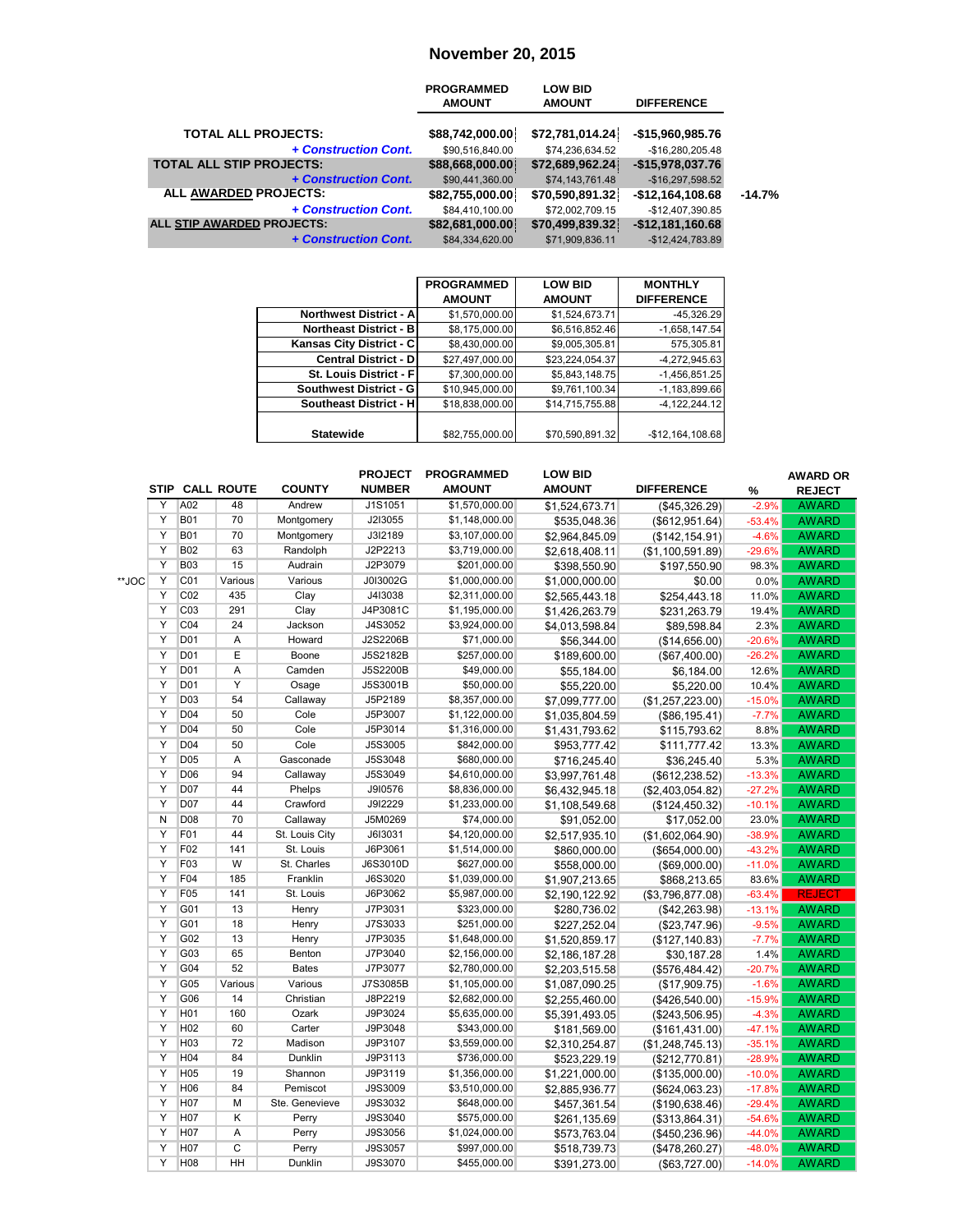### **January 22, 2016**

|                                   | <b>PROGRAMMED</b><br><b>AMOUNT</b> | <b>LOW BID</b><br><b>AMOUNT</b> | <b>DIFFERENCE</b> |      |
|-----------------------------------|------------------------------------|---------------------------------|-------------------|------|
| <b>TOTAL ALL PROJECTS:</b>        | \$68,617,000.00                    | \$70,126,101.24                 | \$1,509,101.24    |      |
| + Construction Cont.              | \$69,989,340.00                    | \$71,528,623.26                 | \$1,539,283.26    |      |
| <b>TOTAL ALL STIP PROJECTS:</b>   | \$68,617,000.00                    | \$70,126,101.24                 | \$1,509,101.24    |      |
| + Construction Cont.              | \$69,989,340.00                    | \$71,528,623.26                 | \$1,539,283.26    |      |
| ALL AWARDED PROJECTS:             | \$68,617,000.00                    | \$70,126,101.24                 | \$1,509,101.24    | 2.2% |
| + Construction Cont.              | \$69,989,340.00                    | \$71,528,623.26                 | \$1,539,283.26    |      |
| <b>ALL STIP AWARDED PROJECTS:</b> | \$68,617,000.00                    | \$70,126,101.24                 | \$1,509,101.24    |      |
| + Construction Cont.              | \$69,989,340.00                    | \$71,528,623.26                 | \$1,539,283.26    |      |
|                                   |                                    |                                 |                   |      |

|                               | <b>PROGRAMMED</b> | <b>LOW BID</b>  | <b>MONTHLY</b>    |
|-------------------------------|-------------------|-----------------|-------------------|
|                               | <b>AMOUNT</b>     | <b>AMOUNT</b>   | <b>DIFFERENCE</b> |
| <b>Northwest District - A</b> | \$3,896,000.00    | \$4,343,224.21  | 447.224.21        |
| <b>Northeast District - B</b> | \$3,930,000.00    | \$4,067,080.05  | 137,080.05        |
| Kansas City District - C      | \$10,956,000.00   | \$11,094,264.84 | 138.264.84        |
| <b>Central District - D</b>   | \$11,452,000.00   | \$9,364,847.53  | $-2,087,152.47$   |
| St. Louis District - F        | \$35,071,000.00   | \$38,873,964.41 | 3,802,964.41      |
| <b>Southwest District - G</b> | \$309,000.00      | \$331,720.20    | 22,720.20         |
| Southeast District - H        | \$3,003,000.00    | \$2,051,000.00  | $-952.000.00$     |
|                               |                   |                 |                   |
| <b>Statewide</b>              | \$68,617,000.00   | \$70,126,101.24 | \$1,509,101.24    |

|             |                 |                   |                  | <b>PROJECT</b> | <b>PROGRAMMED</b> | <b>LOW BID</b>  |                   |          | <b>AWARD OR</b> |
|-------------|-----------------|-------------------|------------------|----------------|-------------------|-----------------|-------------------|----------|-----------------|
| <b>STIP</b> |                 | <b>CALL ROUTE</b> | <b>COUNTY</b>    | <b>NUMBER</b>  | <b>AMOUNT</b>     | <b>AMOUNT</b>   | <b>DIFFERENCE</b> | %        | <b>REJECT</b>   |
| Y           | A01             |                   | Various Buchanan | J1P3035        | \$3,896,000.00    | \$4,343,224.21  | \$447,224.21      | 11.5%    | <b>AWARD</b>    |
| Y           | <b>B01</b>      | W                 | Shelby           | J2P2220B       | \$393,000.00      | \$360,571.30    | (\$32,428.70)     | $-8.3%$  | <b>AWARD</b>    |
| Y           | <b>B01</b>      | W                 | Shelby           | J2P2220C       | \$207,000.00      | \$195,887.20    | (\$11,112.80)     | $-5.4%$  | <b>AWARD</b>    |
| Y           | <b>B01</b>      | ${\sf N}$         | Shelby           | J2P2220D       | \$296,000.00      | \$278,523.70    | (\$17,476.30)     | $-5.9%$  | <b>AWARD</b>    |
| Y           | <b>B02</b>      | 11                | Adair            | J2S0412B       | \$892,000.00      | \$839,223.40    | (\$52,776.60)     | $-5.9%$  | <b>AWARD</b>    |
| Y           | <b>B03</b>      | 22                | Audrain          | J3P2207        | \$2,142,000.00    | \$2,392,874.45  | \$250,874.45      | 11.7%    | <b>AWARD</b>    |
| Y           | CO <sub>1</sub> | F                 | Johnson          | J3S3031        | \$270,000.00      | \$290,915.80    | \$20,915.80       | 7.7%     | <b>AWARD</b>    |
| Y           | CO <sub>2</sub> | $\overline{7}$    | Cass             | J4P2257        | \$3,216,000.00    | \$3,788,109.07  | \$572,109.07      | 17.8%    | <b>AWARD</b>    |
| Y           | CO <sub>4</sub> | 50                | Jackson          | J4P3079B       | \$561,000.00      | \$607,774.35    | \$46,774.35       | 8.3%     | <b>AWARD</b>    |
| Y           | CO <sub>5</sub> | 291               | Clay             | J4P3079C       | \$885,000.00      | \$623,631.00    | (\$261,369.00)    | $-29.5%$ | <b>AWARD</b>    |
| Υ           | C <sub>08</sub> | D                 | Cass             | J4S3067        | \$725,000.00      | \$790,968.86    | \$65,968.86       | 9.1%     | <b>AWARD</b>    |
| Y           | C <sub>08</sub> | D                 | Cass             | J4S3070        | \$193,000.00      | \$266,969.28    | \$73,969.28       | 38.3%    | <b>AWARD</b>    |
| Y           | C <sub>08</sub> | YY                | Cass             | J4S3071        | \$630,000.00      | \$682,036.46    | \$52,036.46       | 8.3%     | <b>AWARD</b>    |
| Y           | C <sub>09</sub> | 169               | Clay             | J4P3079D       | \$734,000.00      | \$749,690.32    | \$15,690.32       | 2.1%     | <b>AWARD</b>    |
| Y           | C <sub>10</sub> | W                 | Jackson          | J4P3081D       | \$3,742,000.00    | \$3,294,169.70  | (\$447, 830.30)   | $-12.0%$ | <b>AWARD</b>    |
| Y           | D <sub>01</sub> | 70                | Cooper           | J513026        | \$819,000.00      | \$878,905.52    | \$59,905.52       | 7.3%     | <b>AWARD</b>    |
| Y           | D <sub>02</sub> | 28                | Maries           | J5L1600C       | \$632,000.00      | \$640,588.53    | \$8,588.53        | 1.4%     | <b>AWARD</b>    |
| Y           | <b>D03</b>      | 63                | <b>Boone</b>     | J5P3010B       | \$5,319,000.00    | \$3,987,612.25  | (\$1,331,387.75)  | $-25.0%$ | <b>AWARD</b>    |
| Y           | D04             | 54                | Camden           | J5P3010D       | \$3,144,000.00    | \$2,552,181.78  | (\$591, 818.22)   | $-18.8%$ | <b>AWARD</b>    |
| Y           | <b>D05</b>      | 52                | Morgan           | J5S3008D       | \$272,000.00      | \$307,095.00    | \$35,095.00       | 12.9%    | <b>AWARD</b>    |
| Y           | D <sub>06</sub> | 63                | Boone            | J5S3089        | \$633,000.00      | \$557,943.85    | (\$75,056.15)     | $-11.9%$ | <b>AWARD</b>    |
| Y           | D <sub>06</sub> | 63                | Boone            | <b>J5S3090</b> | \$633,000.00      | \$440,520.60    | (\$192,479.40)    | $-30.4%$ | <b>AWARD</b>    |
| Y           | F01             | 55                | Jefferson        | J6I1010J       | \$2,517,000.00    | \$2,876,840.58  | \$359,840.58      | 14.3%    | <b>AWARD</b>    |
| Y           | F02             | 70                | St. Louis        | J6I2104        | \$5,700,000.00    | \$6,848,551.79  | \$1,148,551.79    | 20.2%    | <b>AWARD</b>    |
| Y           | F03             | 70                | St. Charles      | J6I2326        | \$17,124,000.00   | \$20,774,145.22 | \$3,650,145.22    | 21.3%    | <b>AWARD</b>    |
| Y           | F04             | 55                | St. Louis City   | J6I3017        | \$4,877,000.00    | \$4,796,386.69  | (\$80,613.31)     | $-1.7%$  | <b>AWARD</b>    |
| Y           | F05             | 70                | St. Charles      | J6I3041        | \$2,595,000.00    | \$1,938,511.53  | (\$656,488.47)    | $-25.3%$ | <b>AWARD</b>    |
| Y           | F06             | 30                | St. Louis City   | J6P2289        | \$957,000.00      | \$573,997.50    | (\$383,002.50)    | $-40.0%$ | <b>AWARD</b>    |
| Y           | F07             | 30                | St. Louis City   | J6P2290        | \$644,000.00      | \$488,984.30    | (\$155,015.70)    | $-24.1%$ | <b>AWARD</b>    |
| Y           | F10             | 231               | St. Louis        | J6S2431        | \$532,000.00      | \$500,000.00    | (\$32,000.00)     | $-6.0\%$ | <b>AWARD</b>    |
| Y           | F11             | <b>BB</b>         | Franklin         | J6S3010        | \$125,000.00      | \$76,546.80     | (\$48,453.20)     | $-38.8%$ | <b>AWARD</b>    |
| Y           | G01             | F                 | Taney            | J8S2400        | \$309,000.00      | \$331,720.20    | \$22,720.20       | 7.4%     | <b>AWARD</b>    |
| Y           | H <sub>02</sub> | 8                 | St. Francois     | J9P3114        | \$1,942,000.00    | \$1,123,000.00  | (\$819,000.00)    | $-42.2%$ | <b>AWARD</b>    |
| Y           | H06             | 143               | Wayne            | J9S3049        | \$383,000.00      | \$354,269.37    | (\$28,730.63)     | $-7.5%$  | <b>AWARD</b>    |
| Y           | <b>H06</b>      | A                 | Madison          | J9S3050        | \$678,000.00      | \$573,730.63    | (\$104, 269.37)   | $-15.4%$ | <b>AWARD</b>    |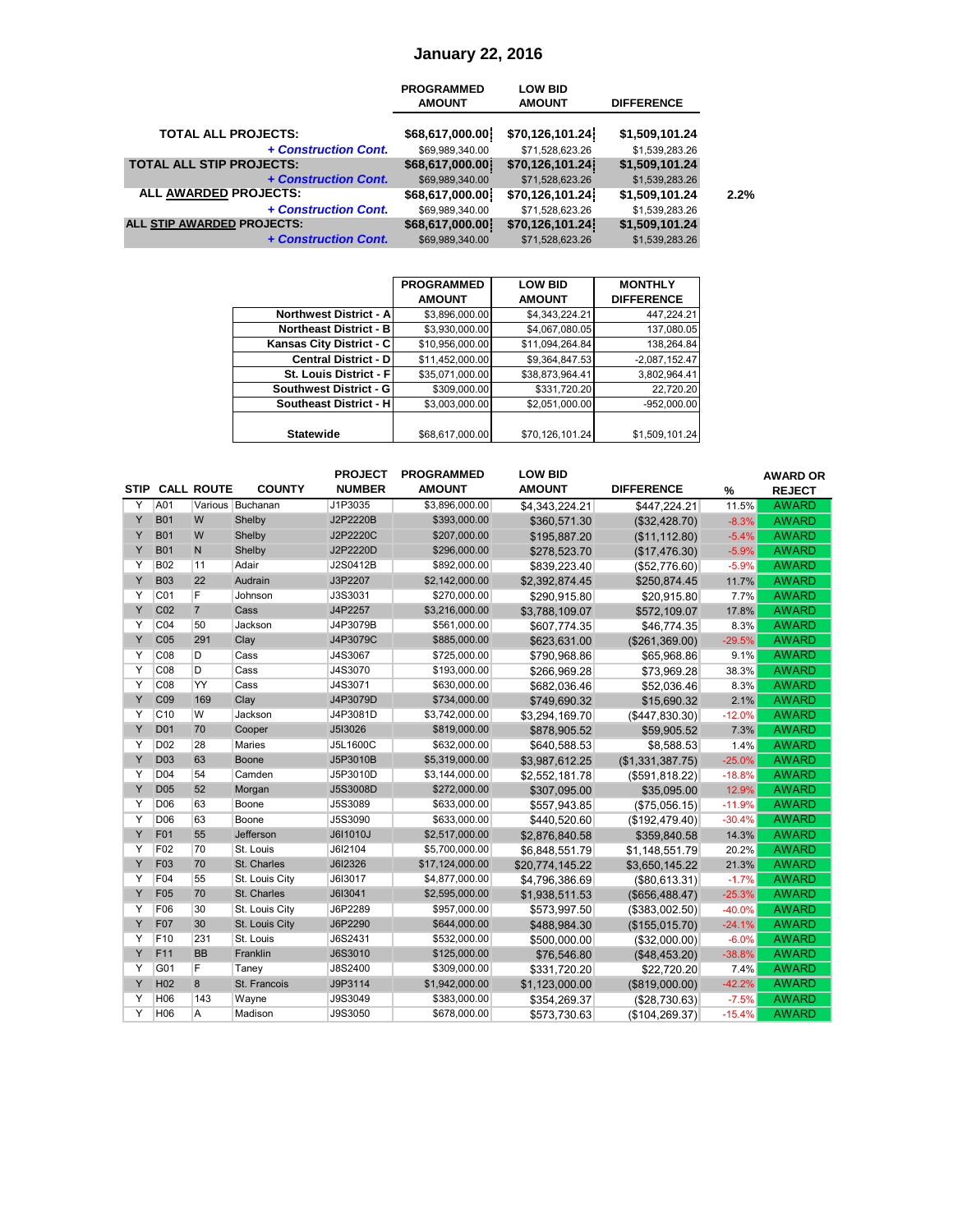### **February 19, 2016**

|                                 | <b>PROGRAMMED</b><br><b>AMOUNT</b> | <b>LOW BID</b><br><b>AMOUNT</b> | <b>DIFFERENCE</b> |          |
|---------------------------------|------------------------------------|---------------------------------|-------------------|----------|
| <b>TOTAL ALL PROJECTS:</b>      | \$64,089,000.00                    | \$50,392,090.93                 | -\$13,696,909.07  |          |
| + Construction Cont.            | \$65,370,780.00                    | \$51,399,932.75                 | -\$13,970,847.25  |          |
| <b>TOTAL ALL STIP PROJECTS:</b> | \$63,874,000.00                    | \$50,204,376.81                 | $-$13,669,623.19$ |          |
| + Construction Cont.            | \$65,151,480.00                    | \$51,208,464.35                 | $-$13,943,015.65$ |          |
| <b>ALL AWARDED PROJECTS:</b>    | \$58,102,000.00]                   | \$48,262,090.93                 | -\$9,839,909.07   | $-16.9%$ |
| + Construction Cont.            | \$59,264,040.00                    | \$49,227,332.75                 | -\$10,036,707.25  |          |
| ALL STIP AWARDED PROJECTS:      | \$57,887,000.00                    | \$48,074,376.81                 | $-$9,812,623.19$  |          |
| + Construction Cont.            | \$59,044,740.00                    | \$49,035,864.35                 | $-$10,008,875.65$ |          |

|                               | <b>PROGRAMMED</b> | <b>LOW BID</b>  | <b>MONTHLY</b>    |
|-------------------------------|-------------------|-----------------|-------------------|
|                               | <b>AMOUNT</b>     | <b>AMOUNT</b>   | <b>DIFFERENCE</b> |
| Northwest District - A        | \$1,335,000.00    | \$1,265,548.60  | $-69,451.40$      |
| <b>Northeast District - B</b> | \$2,251,000.00    | \$2,174,912.57  | $-76,087.43$      |
| Kansas City District - C      | \$794,000.00      | \$799,088.48    | 5,088.48          |
| <b>Central District - D</b>   | \$8,146,000.00    | \$7,072,465.99  | $-1,073,534.01$   |
| St. Louis District - Fl       | \$7,658,000.00    | \$6,745,547.90  | $-912,452.10$     |
| <b>Southwest District - G</b> | \$21,049,000.00   | \$19,613,508.45 | $-1,435,491.55$   |
| Southeast District - H        | \$16,869,000.00   | \$10,591,018.94 | $-6,277,981.06$   |
|                               |                   |                 |                   |
| <b>Statewide</b>              | \$58,102,000.00   | \$48,262,090.93 | -\$9,839,909.07   |

|       | <b>STIP</b> |                 | <b>CALL ROUTE</b> | <b>COUNTY</b>    | <b>PROJECT</b><br><b>NUMBER</b> | <b>PROGRAMMED</b><br><b>AMOUNT</b> | <b>LOW BID</b><br><b>AMOUNT</b> | <b>DIFFERENCE</b> | %        | <b>AWARD OR</b><br><b>REJECT</b> |
|-------|-------------|-----------------|-------------------|------------------|---------------------------------|------------------------------------|---------------------------------|-------------------|----------|----------------------------------|
|       | Y           | A01             | 13                | Caldwell         | J1P0434                         | \$1,335,000.00                     | \$1,265,548.60                  | (\$69,451.40)     | $-5.2%$  | <b>AWARD</b>                     |
|       | $\mathsf N$ | <b>B01</b>      | 79                | Marion           | J2M0268                         | \$215,000.00                       | \$187,714.12                    | (\$27,285.88)     | $-12.7%$ | <b>AWARD</b>                     |
|       | Υ           | <b>B02</b>      | 156               | Macon            | J2S0438                         | \$557,000.00                       | \$408,437.20                    | (\$148,562.80)    | $-26.7%$ | <b>AWARD</b>                     |
|       | Y           | <b>B02</b>      | 151               | Knox             | J2S3073                         | \$445,000.00                       | \$469,762.65                    | \$24,762.65       | 5.6%     | <b>AWARD</b>                     |
|       | Y           | <b>B03</b>      | 94                | Warren           | J2S2006                         | \$560,000.00                       | \$622,734.25                    | \$62,734.25       | 11.2%    | <b>AWARD</b>                     |
|       | Υ           | <b>B04</b>      | MM                | Lincoln          | J3S2184                         | \$474,000.00                       | \$486,264.35                    | \$12,264.35       | 2.6%     | <b>AWARD</b>                     |
|       | Y           | C <sub>01</sub> | M                 | Cass             | J4S3069                         | \$421,000.00                       | \$375,515.07                    | (\$45,484.93)     | $-10.8%$ | <b>AWARD</b>                     |
|       | Y           | C01             | B                 | Cass             | J4S3072                         | \$373,000.00                       | \$423,573.41                    | \$50,573.41       | 13.6%    | <b>AWARD</b>                     |
|       | Y           | D <sub>02</sub> | 54                | Miller           | J5L3075D                        | \$577,000.00                       | \$831,732.19                    | \$254,732.19      | 44.1%    | <b>AWARD</b>                     |
|       | Υ           | D <sub>02</sub> | 54                | Miller           | J5P3131                         | \$6,699,000.00                     | \$5,572,656.40                  | (\$1,126,343.60)  | $-16.8%$ | <b>AWARD</b>                     |
|       | Y           | <b>D03</b>      | 179               | Moniteau         | <b>J5S3050</b>                  | \$418,000.00                       | \$362,216.60                    | (\$55,783.40)     | $-13.3%$ | <b>AWARD</b>                     |
|       | Y           | <b>D03</b>      | Z                 | Cooper           | J5S3052                         | \$452,000.00                       | \$305,860.80                    | (\$146, 139.20)   | $-32.3%$ | <b>AWARD</b>                     |
|       | Υ           | F03             | 30                | St. Louis        | J6S1870                         | \$4,756,000.00                     | \$4,620,000.00                  | (\$136,000.00)    | $-2.9%$  | <b>AWARD</b>                     |
|       | Υ           | F04             | D                 | St. Louis        | <b>J6S3006</b>                  | \$1,673,000.00                     | \$1,355,000.00                  | (\$318,000.00)    | $-19.0%$ | <b>AWARD</b>                     |
|       | Y           | F05             | 61                | Jefferson        | J6S3050                         | \$1,229,000.00                     | \$770,547.90                    | (\$458, 452.10)   | $-37.3%$ | <b>AWARD</b>                     |
|       | Y           | F06             | 141               | St. Louis        | J6P3062                         | \$5,987,000.00                     | \$2,130,000.00                  | (\$3,857,000.00)  | $-64.4%$ | <b>REJECT</b>                    |
| **JOC | Υ           | G01             | 44                | Newton           | J0I3002N                        | \$200,000.00                       | \$200,000.00                    | \$0.00            | 0.0%     | <b>AWARD</b>                     |
| **JOC | Y           | G02             | 44                | Greene           | J0I3002O                        | \$200,000.00                       | \$200,000.00                    | \$0.00            | 0.0%     | <b>AWARD</b>                     |
| **JOC | Υ           | G03             | 44                | Webster          | J0I3002P                        | \$100,000.00                       | \$100,000.00                    | \$0.00            | 0.0%     | <b>AWARD</b>                     |
| **JOC | Y           | G04             | 49                | <b>Bates</b>     | J0I3002W                        | \$40,000.00                        | \$40,000.00                     | \$0.00            | 0.0%     | <b>AWARD</b>                     |
| **JOC | Υ           | G <sub>05</sub> | 49                | Vernon           | J0I3002X                        | \$150,000.00                       | \$150,000.00                    | \$0.00            | 0.0%     | <b>AWARD</b>                     |
| **JOC | Y           | G06             | 49                | <b>McDonald</b>  | J0I3002Y                        | \$60,000.00                        | \$60,000.00                     | \$0.00            | 0.0%     | <b>AWARD</b>                     |
|       | Y           | G07             | 14                | Christian        | J0P3011I                        | \$233,000.00                       | \$229,786.80                    | (\$3,213.20)      | $-1.4%$  | <b>AWARD</b>                     |
|       | Y           | G08             | 54                | Hickory          | J7P3029B                        | \$177,000.00                       | \$190,031.83                    | \$13,031.83       | 7.4%     | <b>AWARD</b>                     |
|       | Υ           | G09             | 13                | Henry            | J7P3031B                        | \$308,000.00                       | \$569,279.90                    | \$261,279.90      | 84.8%    | <b>AWARD</b>                     |
|       | Y           | G10             | 65                | <b>Dallas</b>    | J7P3038B                        | \$277,000.00                       | \$208,593.90                    | (\$68,406.10)     | $-24.7%$ | <b>AWARD</b>                     |
|       | Y           | G11             | 65                | Greene           | J8P0605G                        | \$12,266,000.00                    | \$11,074,266.24                 | (\$1,191,733.76)  | $-9.7%$  | <b>AWARD</b>                     |
|       | Υ           | G11             | 65                | Greene           | J8P2158                         | \$5,083,000.00                     | \$4,479,642.29                  | ( \$603, 357.71)  | $-11.9%$ | <b>AWARD</b>                     |
|       | Y           | G12             |                   | Various Various  | J8P2379                         | \$100,000.00                       | \$64,182.00                     | (\$35,818.00)     | $-35.8%$ | <b>AWARD</b>                     |
|       | Y           | G13             | Α                 | Webster          | <b>J8S2220B</b>                 | \$56,000.00                        | \$96,517.30                     | \$40,517.30       | 72.4%    | <b>AWARD</b>                     |
|       | Y           | G13             | 38                | Webster          | J8S2457C                        | \$146,000.00                       | \$196,329.30                    | \$50,329.30       | 34.5%    | <b>AWARD</b>                     |
|       | Y           | G14             | 744               | Greene           | J8S3019                         | \$1,653,000.00                     | \$1,754,878.89                  | \$101,878.89      | 6.2%     | <b>AWARD</b>                     |
|       | Y           | H <sub>02</sub> | 60                | Shannon          | J9P3112                         | \$1,960,000.00                     | \$652,386.00                    | (\$1,307,614.00)  | $-66.7%$ | <b>AWARD</b>                     |
|       | Y           | H <sub>03</sub> | 72                | <b>Bollinger</b> | J9P3121                         | \$3,451,000.00                     | \$2,200,000.00                  | (\$1,251,000.00)  | $-36.3%$ | <b>AWARD</b>                     |
|       | Υ           | H <sub>04</sub> | N                 | St. Francois     | J9S3035                         | \$757,000.00                       | \$550,089.79                    | (\$206,910.21)    | $-27.3%$ | <b>AWARD</b>                     |
|       | Υ           | H <sub>04</sub> | E                 | St. Francois     | J9S3036                         | \$590,000.00                       | \$425,848.83                    | (\$164, 151.17)   | $-27.8%$ | <b>AWARD</b>                     |
|       | Y           | H04             | <b>NN</b>         | St. Francois     | J9S3037                         | \$370,000.00                       | \$194,537.03                    | (\$175,462.97)    | $-47.4%$ | <b>AWARD</b>                     |
|       | Y           | H <sub>04</sub> | $\overline{C}$    | St. Francois     | J9S3055                         | \$863,000.00                       | \$473,598.24                    | $($ \$389,401.76) | $-45.1%$ | <b>AWARD</b>                     |
|       | Υ           | H04             | <b>BB</b>         | St. Francois     | J9S3065                         | \$398,000.00                       | \$266,325.35                    | (\$131,674.65)    | $-33.1%$ | <b>AWARD</b>                     |
|       | Y           | H <sub>05</sub> | TT                | <b>Dunklin</b>   | J9S3059                         | \$1,979,000.00                     | \$1,919,191.00                  | (\$59,809.00)     | $-3.0%$  | <b>AWARD</b>                     |
|       | Y           | H <sub>06</sub> | 60                | Wright           | J9P3004B                        | \$6,501,000.00                     | \$3,909,042.70                  | (\$2.591.957.30)  | $-39.9%$ | <b>AWARD</b>                     |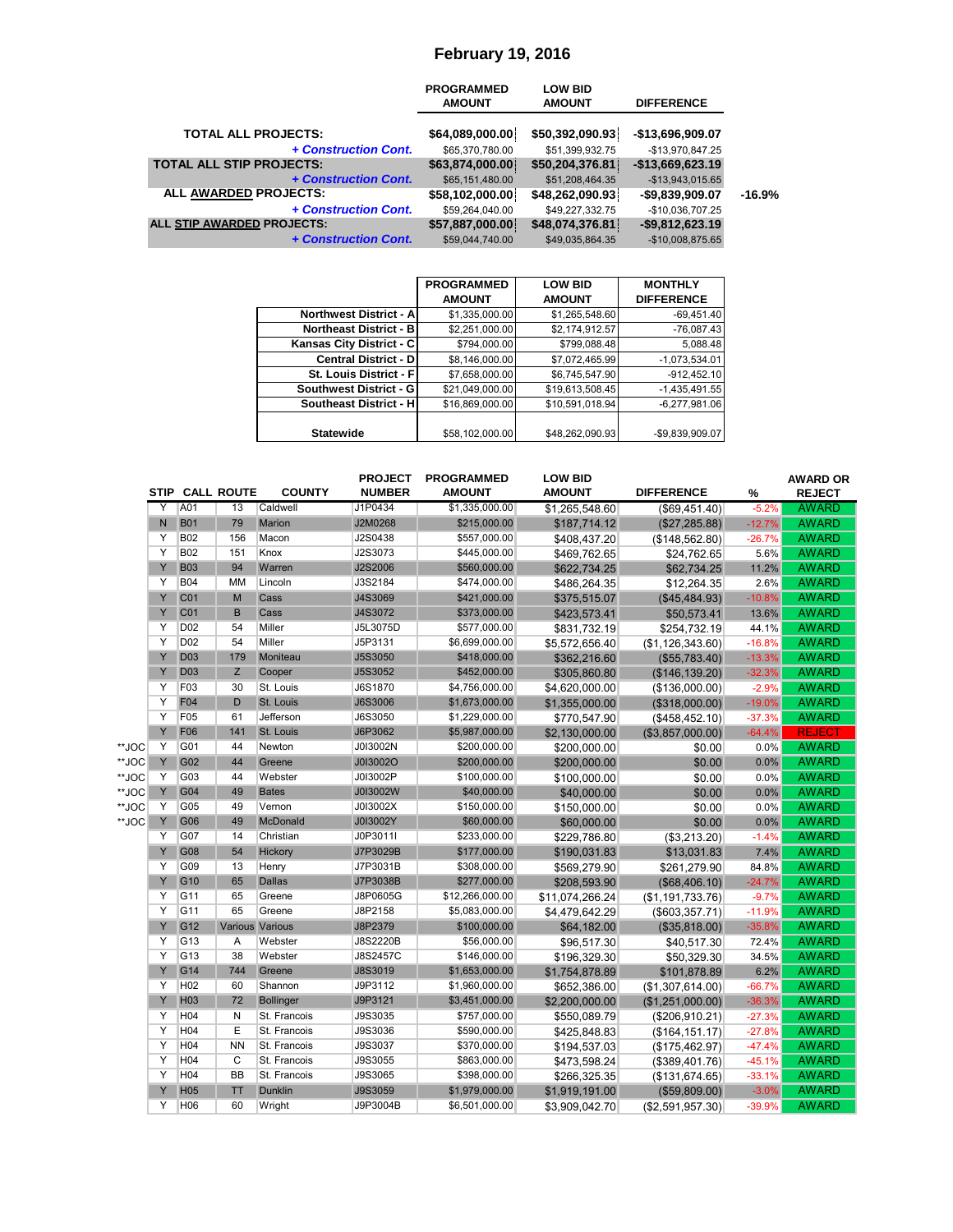|                                 | <b>PROGRAMMED</b> | <b>LOW BID</b>  |                   |
|---------------------------------|-------------------|-----------------|-------------------|
|                                 | <b>AMOUNT</b>     | <b>AMOUNT</b>   | <b>DIFFERENCE</b> |
| <b>TOTAL ALL PROJECTS:</b>      | \$54,915,000.00   | \$56,008,764.30 | \$1,093,764.30    |
| + Construction Cont.            | \$56,013,300.00   | \$57,128,939.59 | \$1,115,639.59    |
| <b>TOTAL ALL STIP PROJECTS:</b> | \$54,615,000.00   | \$55,787,237.43 | \$1,172,237.43    |
| + Construction Cont.            | \$55,707,300.00   | \$56,902,982.18 | \$1,195,682.18    |
| <b>ALL AWARDED PROJECTS:</b>    | \$53,518,000.00   | \$53,554,052.96 | \$36,052.96       |
| + Construction Cont.            | \$54,588,360.00   | \$54,625,134.02 | \$36,774.02       |
| ALL STIP AWARDED PROJECTS:      | \$53,218,000.00   | \$53,332,526.09 | \$114,526.09      |
| + Construction Cont.            | \$54,282,360.00   | \$54,399,176.61 | \$116,816,61      |

|                               | <b>PROGRAMMED</b> | <b>LOW BID</b>  | <b>MONTHLY</b>    |
|-------------------------------|-------------------|-----------------|-------------------|
|                               | <b>AMOUNT</b>     | <b>AMOUNT</b>   | <b>DIFFERENCE</b> |
| <b>Northwest District - A</b> | \$2,046,000.00    | \$1,731,674.50  | $-314.325.50$     |
| <b>Northeast District - B</b> | \$1,692,000.00    | \$1,381,511.88  | $-310,488.12$     |
| Kansas City District - C      | \$5.653.000.00    | \$6,251,277,74  | 598.277.74        |
| <b>Central District - D</b>   | \$4,561,000.00    | \$4,702,208.85  | 141,208.85        |
| St. Louis District - Fl       | \$22,687,000.00   | \$23.435.722.21 | 748.722.21        |
| Southwest District - G        | \$8,554,000.00    | \$8,222,509.27  | $-331.490.73$     |
| Southeast District - H        | \$8,325,000.00    | \$7,829,148.51  | -495.851.49       |
|                               |                   |                 |                   |
| <b>Statewide</b>              | \$53,518,000.00   | \$53,554,052.96 | \$36.052.96       |

|                  |           |                                     |                                    |                                |                                                                | <b>March 18, 2016</b>              |                                    |                                  |                      |                                |
|------------------|-----------|-------------------------------------|------------------------------------|--------------------------------|----------------------------------------------------------------|------------------------------------|------------------------------------|----------------------------------|----------------------|--------------------------------|
|                  |           |                                     |                                    |                                |                                                                | <b>PROGRAMMED</b><br><b>AMOUNT</b> | <b>LOW BID</b><br>AMOUNT           | <b>DIFFERENCE</b>                |                      |                                |
|                  |           |                                     |                                    | <b>TOTAL ALL PROJECTS:</b>     | + Construction Cont.                                           | \$54,915,000.00<br>\$56,013,300.00 | \$56,008,764.30<br>\$57,128,939.59 | \$1,093,764.30<br>\$1,115,639.59 |                      |                                |
|                  |           |                                     |                                    | TOTAL ALL STIP PROJECTS:       |                                                                | \$54,615,000.00                    | \$55,787,237.43                    | \$1,172,237.43                   |                      |                                |
|                  |           |                                     |                                    |                                | + Construction Cont.                                           | \$55,707,300.00                    | \$56,902,982.18                    | \$1,195,682.18                   |                      |                                |
|                  |           |                                     |                                    | ALL AWARDED PROJECTS:          | + Construction Cont.                                           | \$53,518,000.00<br>\$54,588,360.00 | \$53,554,052.96<br>\$54,625,134.02 | \$36,052.96<br>\$36,774.02       | 0.1%                 |                                |
|                  |           |                                     |                                    | ALL STIP AWARDED PROJECTS:     |                                                                | \$53,218,000.00                    | \$53,332,526.09                    | \$114,526.09                     |                      |                                |
|                  |           |                                     |                                    |                                | + Construction Cont.                                           | \$54,282,360.00                    | \$54,399,176.61                    | \$116,816.61                     |                      |                                |
|                  |           |                                     |                                    |                                |                                                                |                                    |                                    |                                  |                      |                                |
|                  |           |                                     |                                    |                                |                                                                | <b>PROGRAMMED</b>                  | <b>LOW BID</b>                     | <b>MONTHLY</b>                   |                      |                                |
|                  |           |                                     |                                    |                                |                                                                | <b>AMOUNT</b>                      | <b>AMOUNT</b>                      | <b>DIFFERENCE</b>                |                      |                                |
|                  |           |                                     |                                    |                                | <b>Northwest District - A</b><br><b>Northeast District - B</b> | \$2,046,000.00                     | \$1,731,674.50                     | $-314,325.50$<br>$-310,488.12$   |                      |                                |
|                  |           |                                     |                                    |                                | Kansas City District - C                                       | \$1,692,000.00<br>\$5,653,000.00   | \$1,381,511.88<br>\$6,251,277.74   | 598,277.74                       |                      |                                |
|                  |           |                                     |                                    |                                | <b>Central District - D</b>                                    | \$4,561,000.00                     | \$4,702,208.85                     | 141,208.85                       |                      |                                |
|                  |           |                                     |                                    |                                | St. Louis District - F                                         | \$22,687,000.00                    | \$23,435,722.21                    | 748,722.21                       |                      |                                |
|                  |           |                                     |                                    |                                | <b>Southwest District - G</b>                                  | \$8,554,000.00                     | \$8,222,509.27                     | $-331,490.73$                    |                      |                                |
|                  |           |                                     |                                    |                                | <b>Southeast District - H</b>                                  | \$8,325,000.00                     | \$7,829,148.51                     | -495,851.49                      |                      |                                |
|                  |           |                                     |                                    | <b>Statewide</b>               |                                                                | \$53,518,000.00                    | \$53,554,052.96                    | \$36,052.96                      |                      |                                |
|                  |           |                                     |                                    |                                |                                                                |                                    |                                    |                                  |                      |                                |
|                  |           |                                     |                                    |                                | <b>PROJECT</b>                                                 | <b>PROGRAMMED</b>                  | <b>LOW BID</b>                     |                                  |                      | <b>AWARD OR</b>                |
|                  |           |                                     | <b>STIP CALL ROUTE</b>             | <b>COUNTY</b>                  | <b>NUMBER</b>                                                  | <b>AMOUNT</b>                      | <b>AMOUNT</b>                      | <b>DIFFERENCE</b>                | %                    | <b>REJECT</b>                  |
| *JOC Y           |           | A01                                 | 29                                 | Atchison                       | J0I3002B                                                       | \$250,000.00                       | \$250,000.00                       | \$0.00                           | 0.0%                 | <b>AWARD</b>                   |
| *JOC Y           |           | A02                                 | 29                                 | Andrew                         | J0I3002C                                                       | \$250,000.00                       | \$250,000.00                       | \$0.00                           | 0.0%                 | <b>AWARD</b>                   |
| *JOC Y<br>*JOC Y |           | A03<br>A04                          | 35<br>35                           | Harrison<br>Daviess            | J0I3002D<br>J0I3002E                                           | \$250,000.00<br>\$250,000.00       | \$250,000.00<br>\$250,000.00       | \$0.00<br>\$0.00                 | 0.0%<br>0.0%         | <b>AWARD</b><br><b>AWARD</b>   |
|                  | Y         | A05                                 | 36                                 | <b>Buchanan</b>                | J1I3087                                                        | \$1,046,000.00                     | \$731,674.50                       | (\$314,325.50)                   | $-30.1%$             | <b>AWARD</b>                   |
|                  | Υ         | <b>B02</b>                          | 79                                 | Pike                           | J2P3080                                                        | \$832,000.00                       | \$689,146.68                       | (\$142,853.32)                   | $-17.2%$             | <b>AWARD</b>                   |
|                  | Υ         | <b>B02</b>                          | 79                                 | Pike                           | J2P3081                                                        | \$860,000.00                       | \$692,365.20                       | (\$167,634.80)                   | $-19.5%$             | <b>AWARD</b>                   |
|                  | Y         | CO <sub>2</sub>                     | 23                                 | Johnson                        | J3P3037B                                                       | \$1,098,000.00                     | \$1,178,093.75                     | \$80,093.75                      | 7.3%                 | <b>AWARD</b>                   |
|                  | Y         | C <sub>03</sub>                     | YY                                 | Saline                         | J3S3003                                                        | \$1,626,000.00                     | \$1,737,293.03                     | \$111,293.03                     | 6.8%                 | <b>AWARD</b>                   |
| *JOC Y<br>*JOC Y |           | C04<br>C <sub>05</sub>              | Various Various<br>Various Various |                                | J4I3056<br>J4P3057                                             | \$250,000.00<br>\$1,500,000.00     | \$250,000.00<br>\$1,500,000.00     | \$0.00<br>\$0.00                 | 0.0%<br>0.0%         | <b>AWARD</b><br><b>AWARD</b>   |
|                  | Υ         | C06                                 | 92                                 | Platte                         | J4P3095I                                                       | \$1,179,000.00                     | \$1,585,890.96                     | \$406,890.96                     | 34.5%                | <b>AWARD</b>                   |
|                  | N         | <b>D01</b>                          | 100                                | Gasconade                      | J5M0270                                                        | \$114,000.00                       | \$73,878.47                        | (\$40, 121.53)                   | $-35.2%$             | <b>AWARD</b>                   |
| $*A+B Y$         |           | D <sub>02</sub>                     | 70                                 | Cooper                         | J513132                                                        | \$2,394,000.00                     | \$2,503,528.69                     | \$109,528.69                     | 4.6%                 | <b>AWARD</b>                   |
| *JOC Y           |           | D <sub>03</sub>                     | 44                                 | Laclede                        | J0I3002R                                                       | \$150,000.00                       | \$150,000.00                       | \$0.00                           | 0.0%                 | <b>AWARD</b>                   |
|                  | Υ<br>Y    | <b>D07</b><br><b>D08</b>            | M<br>87                            | Morgan<br>Miller               | J5S0861<br>J5S3003                                             | \$368,000.00<br>\$505,000.00       | \$304,523.70                       | (\$63,476.30)                    | $-17.2%$<br>$-18.0%$ | <b>AWARD</b><br><b>AWARD</b>   |
|                  | Υ         | D <sub>09</sub>                     | 40                                 | Cooper                         | J5L1600E                                                       | \$868,000.00                       | \$413,925.74<br>\$1,046,409.37     | (\$91,074.26)<br>\$178,409.37    |                      | <b>AWARD</b>                   |
|                  | Υ         | D <sub>09</sub>                     | Various Cooper                     |                                | J5S3008C                                                       | \$162,000.00                       |                                    |                                  |                      |                                |
|                  | Y         | F02                                 |                                    |                                |                                                                |                                    | \$209,942.88                       | \$47,942.88                      | 20.6%<br>29.6%       | <b>AWARD</b>                   |
|                  |           |                                     | 44                                 | St. Louis                      | J6I3034D                                                       | \$15,080,000.00                    | \$16,598,000.00                    | \$1,518,000.00                   | 10.1%                | AWARD                          |
| *JOC Y           |           | F <sub>0</sub> 3                    | Various Various                    |                                | J6P2421                                                        | \$1,250,000.00                     | \$1,250,000.00                     | \$0.00                           | $0.0\%$              | <b>AWARD</b>                   |
|                  | Y<br>Υ    | F05                                 | 70<br>30                           | St. Charles<br>St. Louis City  | J6P3027                                                        | \$748,000.00                       | \$797,797.00                       | \$49,797.00                      | 6.7%<br>$-29.4%$     | <b>AWARD</b><br><b>AWARD</b>   |
|                  | Y         | F06<br>F08                          | Various Various                    |                                | J6P3078<br>J6P3095                                             | \$1,800,000.00<br>\$547,000.00     | \$1,270,164.00<br>\$508,163.00     | (\$529,836.00)<br>(\$38,837.00)  | $-7.1%$              | <b>AWARD</b>                   |
| *JOC Y           |           | F <sub>09</sub>                     | Various Various                    |                                | J6P3096                                                        | \$396,000.00                       | \$396,000.00                       | \$0.00                           | 0.0%                 | <b>AWARD</b>                   |
| *JOC Y           | Y         | F <sub>10</sub>                     | 340                                | St. Louis                      | J6S3059                                                        | \$473,000.00                       | \$204,080.00                       | (\$268,920.00)                   | -56.9%<br>0.0%       | <b>AWARD</b><br><b>AWARD</b>   |
| *JOC Y           |           | F11<br>F <sub>12</sub>              | Various Various                    | Various Various                | J0I3002L<br>J0I3002M                                           | \$600,000.00<br>\$800,000.00       | \$600,000.00<br>\$800,000.00       | \$0.00<br>\$0.00                 | 0.0%                 | <b>AWARD</b>                   |
|                  | Υ         | F13                                 | 44                                 | St. Louis                      | J6P2313                                                        | \$993,000.00                       | \$1,011,518.21                     | \$18,518.21                      | 1.9%                 | <b>AWARD</b>                   |
|                  | Υ         | G01                                 | н                                  | Dade                           | J7S3005                                                        | \$2,408,000.00                     | \$2,445,314.00                     | \$37,314.00                      | 1.5%                 | <b>AWARD</b>                   |
|                  | Υ<br>Υ    | G02                                 | Various Various                    |                                | J7S3085                                                        | \$1,465,000.00<br>\$2,261,000.00   | \$1,235,823.16                     | (\$229,176.84)                   | $-15.6%$             | <b>AWARD</b>                   |
|                  | ${\sf N}$ | G03<br>G04                          | Various Various<br>Various Various |                                | J7S3088<br>J8M0257                                             | \$186,000.00                       | \$1,873,576.06<br>\$147,648.40     | (\$387,423.94)                   | $-17.1%$<br>$-20.6%$ | <b>AWARD</b><br><b>AWARD</b>   |
|                  | Y         | G07                                 | 59                                 | McDonald                       | J7P3100                                                        | \$2,234,000.00                     | \$2,520,147.65                     | (\$38,351.60)<br>\$286,147.65    | 12.8%                | <b>AWARD</b>                   |
|                  | Υ         | H <sub>01</sub>                     | 61                                 | Cape Girardeau                 | J0S2279                                                        | \$879,000.00                       | \$1,441,601.65                     | \$562,601.65                     | 64.0%                | <b>AWARD</b>                   |
|                  | Υ         | H <sub>0</sub> 1                    | 61                                 | Cape Girardeau                 | J9P3133                                                        | \$531,000.00                       | \$566,214.80                       | \$35,214.80                      | 6.6%                 | <b>AWARD</b>                   |
|                  | Y<br>Y    | H <sub>02</sub><br>H <sub>02</sub>  | 55<br>55                           | Pemiscot<br>Pemiscot           | J9I3108<br>J9I3109                                             | \$906,000.00<br>\$491,000.00       | \$1,218,811.94<br>\$1,235,899.40   | \$312,811.94<br>\$744,899.40     | 34.5%<br>151.7%      | <b>REJECT</b><br><b>REJECT</b> |
|                  | Υ         | H <sub>04</sub>                     | 34                                 | Cape Girardeau                 | J9P3102                                                        | \$1,471,000.00                     | \$1,647,270.00                     | \$176,270.00                     | 12.0%                | <b>AWARD</b>                   |
|                  | Y         | H <sub>05</sub>                     | 60                                 | Wright                         | J9S3014D                                                       | \$773,000.00                       | \$473,956.55                       | (\$299,043.45)                   | -38.7%               | <b>AWARD</b>                   |
|                  | Y<br>Υ    | H <sub>05</sub>                     | 95                                 | Wright                         | J9S3076                                                        | \$176,000.00                       | \$172,043.45                       | (\$3,956.55)                     | $-2.2%$<br>$-18.2%$  | <b>AWARD</b><br><b>AWARD</b>   |
|                  | Υ         | H <sub>06</sub><br>H <sub>0</sub> 7 | 162<br>F                           | New Madrid<br>St. Francois     | J9S3014G<br>J9S3038                                            | \$672,000.00<br>\$2,440,000.00     | \$549,679.62<br>\$1,564,889.36     | (\$122,320.38)<br>(\$875,110.64) | $-35.9%$             | <b>AWARD</b>                   |
|                  | Y<br>Υ    | H <sub>07</sub><br>H <sub>08</sub>  | O<br>P                             | St. Francois<br><b>Dunklin</b> | J9S3039<br><b>J9S3068</b>                                      | \$895,000.00<br>\$488,000.00       | \$745,686.58<br>\$667,806.50       | (\$149,313.42)<br>\$179,806.50   | $-16.7%$<br>36.8%    | <b>AWARD</b><br><b>AWARD</b>   |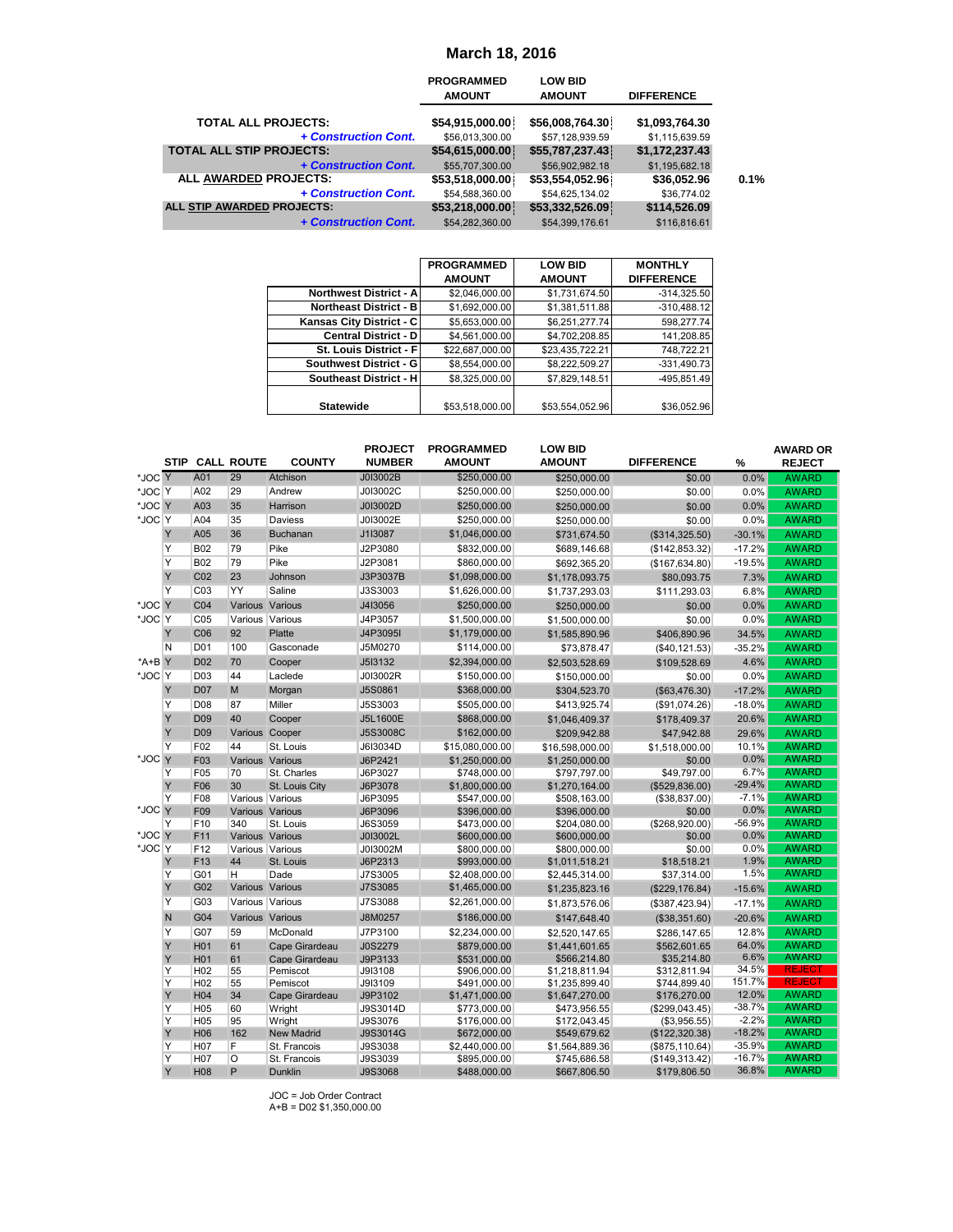|                                 | <b>PROGRAMMED</b><br><b>AMOUNT</b> | <b>LOW BID</b><br><b>AMOUNT</b> | <b>DIFFERENCE</b> |         |
|---------------------------------|------------------------------------|---------------------------------|-------------------|---------|
| <b>TOTAL ALL PROJECTS:</b>      | \$22,055,000.00                    | \$20,549,696.86                 | $-$1,505,303.14$  |         |
| + Construction Cont.            | \$22,496,100.00                    | \$20,960,690.80                 | $-$1,535,409.20$  |         |
| <b>TOTAL ALL STIP PROJECTS:</b> | \$21,679,000.00                    | \$20,201,809.07                 | $-$1,477,190.93$  |         |
| + Construction Cont.            | \$22,112,580.00                    | \$20,605,845.25                 | $-$1,506,734.75$  |         |
| ALL AWARDED PROJECTS:           | \$22,055,000.00                    | \$20,549,696.86                 | $-$1,505,303.14$  | $-6.8%$ |
| + Construction Cont.            | \$22,496,100.00                    | \$20,960,690.80                 | $-$1,535,409.20$  |         |
| ALL STIP AWARDED PROJECTS:      | \$21,679,000.00                    | \$20,201,809.07                 | $-$1,477,190.93$  |         |
| + Construction Cont.            | \$22,112,580.00                    | \$20,605,845.25                 | $-$1,506,734.75$  |         |

|                               | <b>PROGRAMMED</b> | <b>LOW BID</b>  | <b>MONTHLY</b>    |
|-------------------------------|-------------------|-----------------|-------------------|
|                               | <b>AMOUNT</b>     | <b>AMOUNT</b>   | <b>DIFFERENCE</b> |
| <b>Northwest District - A</b> | \$1,510,000.00    | \$1,621,700.64  | 111,700.64        |
| <b>Northeast District - B</b> | \$2,216,000.00    | \$2,114,129.25  | $-101,870.75$     |
| Kansas City District - C      | \$200,000.00      | \$200,000.00    | 0.00              |
| <b>Central District - DI</b>  | \$4,129,000.00    | \$4,733,035.03  | 604,035.03        |
| St. Louis District - Fl       | \$9,007,000.00    | \$5,594,837.74  | $-3,412,162.26$   |
| Southwest District - G        | \$3,758,000.00    | \$4,198,983.20  | 440,983.20        |
| <b>Southeast District - H</b> | \$1,235,000.00    | \$2,087,011.00  | 852.011.00        |
|                               |                   |                 |                   |
| <b>Statewide</b>              | \$22,055,000.00   | \$20,549,696.86 | $-$1,505,303.14$  |

|      |        |                 |                    |                                 |                                 | <b>April 15, 2016</b>              |                                    |                                     |                   |                                  |
|------|--------|-----------------|--------------------|---------------------------------|---------------------------------|------------------------------------|------------------------------------|-------------------------------------|-------------------|----------------------------------|
|      |        |                 |                    |                                 |                                 | <b>PROGRAMMED</b><br><b>AMOUNT</b> | <b>LOW BID</b><br><b>AMOUNT</b>    | <b>DIFFERENCE</b>                   |                   |                                  |
|      |        |                 |                    | <b>TOTAL ALL PROJECTS:</b>      | + Construction Cont.            | \$22,055,000.00<br>\$22,496,100.00 | \$20,549,696.86<br>\$20,960,690.80 | $-$1,505,303.14$<br>-\$1,535,409.20 |                   |                                  |
|      |        |                 |                    | <b>TOTAL ALL STIP PROJECTS:</b> |                                 | \$21,679,000.00                    | \$20,201,809.07                    | $-$1,477,190.93$                    |                   |                                  |
|      |        |                 |                    |                                 | + Construction Cont.            | \$22,112,580.00                    | \$20,605,845.25                    | $-$1,506,734.75$                    |                   |                                  |
|      |        |                 |                    | ALL AWARDED PROJECTS:           |                                 | \$22,055,000.00                    | \$20,549,696.86                    | -\$1,505,303.14                     | $-6.8%$           |                                  |
|      |        |                 |                    |                                 | + Construction Cont.            | \$22,496,100.00                    | \$20,960,690.80                    | -\$1,535,409.20                     |                   |                                  |
|      |        |                 |                    | ALL STIP AWARDED PROJECTS:      |                                 | \$21,679,000.00                    | \$20,201,809.07                    | $-$1,477,190.93$                    |                   |                                  |
|      |        |                 |                    |                                 | + Construction Cont.            | \$22,112,580.00                    | \$20,605,845.25                    | $-$1,506,734.75$                    |                   |                                  |
|      |        |                 |                    |                                 |                                 |                                    |                                    |                                     |                   |                                  |
|      |        |                 |                    |                                 |                                 |                                    |                                    |                                     |                   |                                  |
|      |        |                 |                    |                                 |                                 | <b>PROGRAMMED</b>                  | <b>LOW BID</b>                     | <b>MONTHLY</b>                      |                   |                                  |
|      |        |                 |                    |                                 |                                 | <b>AMOUNT</b>                      | <b>AMOUNT</b>                      | <b>DIFFERENCE</b>                   |                   |                                  |
|      |        |                 |                    |                                 | <b>Northwest District - A</b>   | \$1,510,000.00                     | \$1,621,700.64                     | 111,700.64                          |                   |                                  |
|      |        |                 |                    |                                 | <b>Northeast District - B</b>   | \$2,216,000.00                     | \$2,114,129.25                     | $-101,870.75$                       |                   |                                  |
|      |        |                 |                    |                                 | Kansas City District - C        | \$200,000.00                       | \$200,000.00                       | 0.00                                |                   |                                  |
|      |        |                 |                    |                                 | <b>Central District - D</b>     | \$4,129,000.00                     | \$4,733,035.03                     | 604,035.03                          |                   |                                  |
|      |        |                 |                    |                                 | St. Louis District - F          | \$9,007,000.00                     | \$5,594,837.74                     | $-3,412,162.26$                     |                   |                                  |
|      |        |                 |                    |                                 | <b>Southwest District - G</b>   | \$3,758,000.00                     | \$4,198,983.20                     | 440,983.20                          |                   |                                  |
|      |        |                 |                    |                                 | <b>Southeast District - H</b>   | \$1,235,000.00                     | \$2,087,011.00                     | 852,011.00                          |                   |                                  |
|      |        |                 |                    | <b>Statewide</b>                |                                 | \$22,055,000.00                    | \$20,549,696.86                    | -\$1,505,303.14                     |                   |                                  |
|      |        |                 | STIP CALL ROUTE    | <b>COUNTY</b>                   | <b>PROJECT</b><br><b>NUMBER</b> | <b>PROGRAMMED</b><br><b>AMOUNT</b> | <b>LOW BID</b><br><b>AMOUNT</b>    | <b>DIFFERENCE</b>                   | %                 | <b>AWARD OR</b><br><b>REJECT</b> |
|      | Y      | A02             | YY                 | Buchanan                        | J1S3027                         | \$753,000.00                       | \$1,057,924.02                     | \$304,924.02                        | 40.5%             | <b>AWARD</b>                     |
|      | Y      | A03             | 169                | Dekalb                          | J1P1041                         | \$425,000.00                       | \$331,256.17                       | (\$93,743.83)                       | $-22.1%$          | <b>AWARD</b>                     |
|      | Y      | A03             | 48                 | Andrew                          | J1S3121                         | \$332,000.00                       | \$232,520.45                       | (\$99,479.55)                       | $-30.0%$          | <b>AWARD</b>                     |
|      | Y      | <b>B01</b>      | 15                 | Audrain                         | J2P3087                         | \$826,000.00                       | \$795,552.05                       | (\$30,447.95)                       | $-3.7%$           | <b>AWARD</b>                     |
|      | Y      | <b>B01</b>      | 15                 | Shelby                          | J2P3088                         | \$1,390,000.00                     | \$1,318,577.20                     | (\$71,422.80)                       | $-5.1%$           | <b>AWARD</b>                     |
| *JOC | Y      | C01             |                    | Various Various                 | J4P3141                         | \$200,000.00                       | \$200,000.00                       | \$0.00                              | 0.0%              | <b>AWARD</b>                     |
|      | Y      | D <sub>02</sub> | 44                 | Phelps                          | J5I3134                         | \$321,000.00                       | \$485,642.86                       | \$164,642.86                        | 51.3%             | <b>AWARD</b>                     |
|      | Υ      | D <sub>03</sub> | 19                 | Gasconade                       | J5L1600D                        | \$1,965,000.00                     | \$1,630,381.12                     | (\$334,618.88)                      | $-17.0%$          | <b>AWARD</b>                     |
|      | Y      | D <sub>04</sub> | 17                 | Pulaski                         | J5L1600F                        | \$544,000.00                       | \$578,206.27                       | \$34,206.27                         | 6.3%              | <b>AWARD</b>                     |
|      | Y      | D <sub>04</sub> | 17                 | Pulaski                         | J5P3029                         | \$1,299,000.00                     | \$2,038,804.78                     | \$739,804.78                        | 57.0%<br>$-39.2%$ | <b>AWARD</b><br><b>AWARD</b>     |
|      | Υ<br>N | F01<br>F02      | 44<br>$\mathsf{T}$ | St. Louis City<br>Franklin      | J6I3030                         | \$8,631,000.00                     | \$5,246,949.95                     | (\$3,384,050.05)                    | $-7.5%$           | <b>AWARD</b>                     |
|      | Y      | G01             | 65                 | Greene                          | J6M0260<br>J8P2196B             | \$376,000.00<br>\$2,458,000.00     | \$347,887.79<br>\$2,827,333.20     | (\$28,112.21)<br>\$369,333.20       | 15.0%             | <b>AWARD</b>                     |
|      | Y      | G02             | 13                 | Greene                          | J8P3039                         | \$1,300,000.00                     | \$1,371,650.00                     | \$71,650.00                         | 5.5%              | <b>AWARD</b>                     |
| *JOC | Υ      | H <sub>01</sub> | 55                 | Ste. Genevieve                  | J0I3002S                        | \$125,000.00                       | \$125,000.00                       | \$0.00                              | 0.0%              | <b>AWARD</b>                     |
| *JOC | Y      | H <sub>02</sub> | 55                 | Ste. Genevieve                  | J0I3002T                        |                                    |                                    |                                     |                   | <b>NO BIDDERS</b>                |
| *JOC | Y      | H <sub>03</sub> | 55                 | Scott                           | J0I3002U                        | \$125,000.00                       | \$125,000.00                       | \$0.00                              | 0.0%              | <b>AWARD</b>                     |
| *JOC | Y      | H <sub>04</sub> | 55                 | Scott                           | J0I3002V                        |                                    |                                    |                                     |                   | <b>NO BIDDERS</b>                |
|      | Y.     | H06             | M                  | Carter                          | J9S3082B                        | \$985,000.00                       | \$1,837,011.00                     | \$852,011.00                        | 86.5%             | <b>AWARD</b>                     |
|      |        |                 |                    | JOC = Job Order Contract        |                                 |                                    |                                    |                                     |                   |                                  |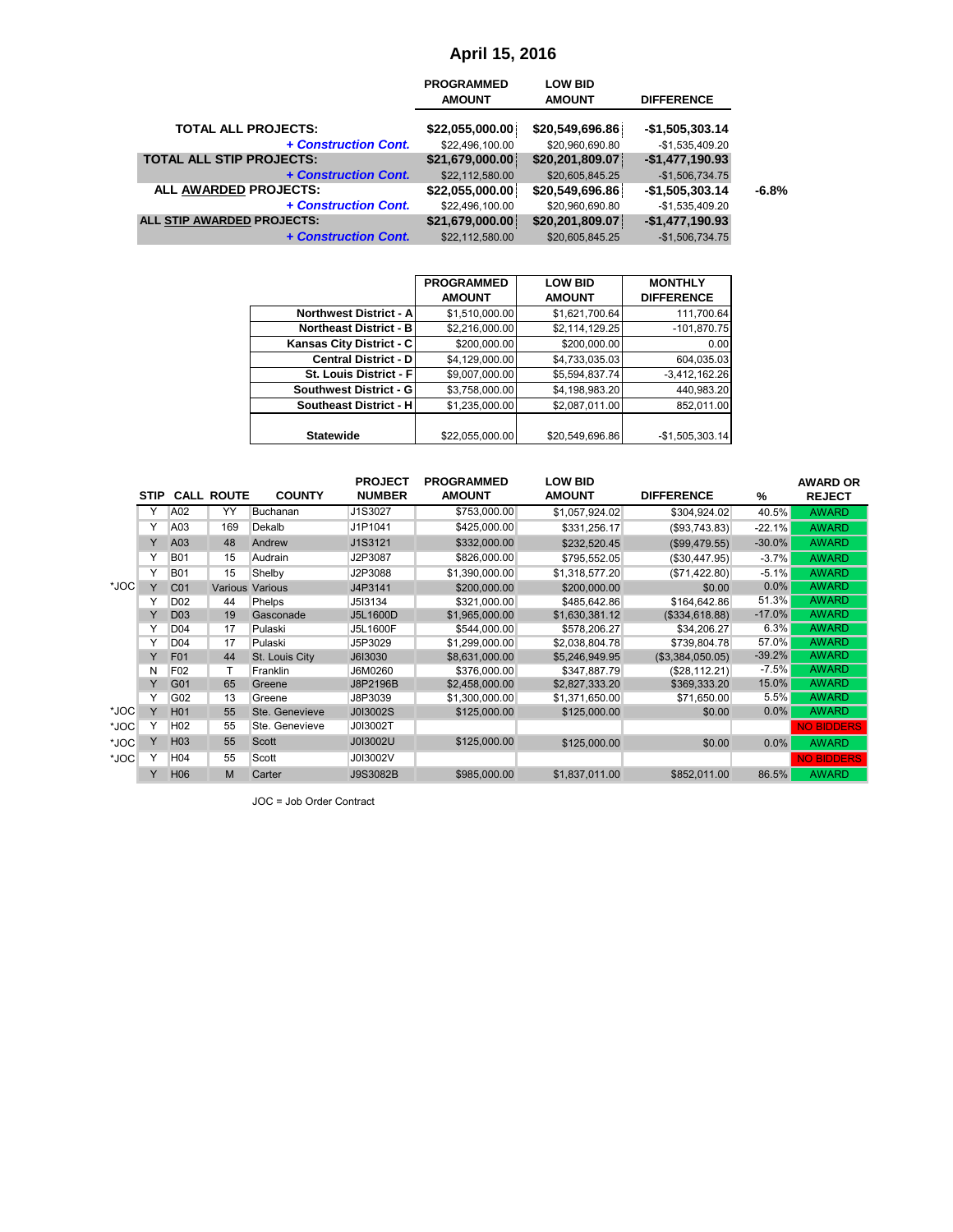|                                 | <b>PROGRAMMED</b><br><b>AMOUNT</b> | <b>LOW BID</b><br><b>AMOUNT</b>     | <b>DIFFERENCE</b> |  |
|---------------------------------|------------------------------------|-------------------------------------|-------------------|--|
| <b>TOTAL ALL PROJECTS:</b>      |                                    | \$104,616,000.00 \$111,994,007.10   | \$7,378,007.10    |  |
| + Construction Cont.            | \$106,708,320.00                   | \$114,233,887.24                    | \$7,525,567.24    |  |
| <b>TOTAL ALL STIP PROJECTS:</b> |                                    | \$104,434,000.00 \$111,772,890.25   | \$7,338,890.25    |  |
| + Construction Cont.            | \$106,522,680.00                   | \$114,008,348.06                    | \$7,485,668.06    |  |
| <b>ALL AWARDED PROJECTS:</b>    |                                    | \$104,616,000.00 \$111,994,007.10   | \$7,378,007.10    |  |
| + Construction Cont.            | \$106,708,320.00                   | \$114,233,887.24                    | \$7,525,567.24    |  |
| ALL STIP AWARDED PROJECTS:      |                                    | $$104,434,000.00$ $$111,772,890.25$ | \$7,338,890.25    |  |
| + Construction Cont.            | \$106.522.680.00                   | \$114,008,348.06                    | \$7,485,668.06    |  |

|                               | <b>PROGRAMMED</b> | <b>LOW BID</b>   | <b>MONTHLY</b>    |
|-------------------------------|-------------------|------------------|-------------------|
|                               | <b>AMOUNT</b>     | <b>AMOUNT</b>    | <b>DIFFERENCE</b> |
| <b>Northwest District - A</b> | \$316,000.00      | \$316,000.00     | 0.00              |
| <b>Northeast District - B</b> | \$182,000.00      | \$221,116.85     | 39,116.85         |
| Kansas City District - C      | \$7,660,000.00    | \$7,882,472.89   | 222,472.89        |
| <b>Central District - D</b>   | \$2,029,000.00    | \$2,391,876.55   | 362.876.55        |
| St. Louis District - Fl       | \$82,490,000.00   | \$90,392,380.09  | 7,902,380.09      |
| Southwest District - G        | \$2,885,000.00    | \$3,611,438.58   | 726,438.58        |
| Southeast District - H        | \$9.054.000.00    | \$7.178.722.14   | $-1.875.277.86$   |
|                               |                   |                  |                   |
| <b>Statewide</b>              | \$104,616,000.00  | \$111,994,007.10 | \$7,378,007.10    |

|                |        |                                    |                                    |                                                    |                               | May 20, 2016                       |                                                       |                                     |                      |                              |
|----------------|--------|------------------------------------|------------------------------------|----------------------------------------------------|-------------------------------|------------------------------------|-------------------------------------------------------|-------------------------------------|----------------------|------------------------------|
|                |        |                                    |                                    |                                                    |                               | <b>PROGRAMMED</b><br><b>AMOUNT</b> | <b>LOW BID</b><br><b>AMOUNT</b>                       | <b>DIFFERENCE</b>                   |                      |                              |
|                |        |                                    |                                    | <b>TOTAL ALL PROJECTS:</b>                         | + Construction Cont.          | \$106,708,320.00                   | \$104,616,000.00 \$111,994,007.10<br>\$114,233,887.24 | \$7,378,007.10<br>\$7,525,567.24    |                      |                              |
|                |        |                                    |                                    | <b>TOTAL ALL STIP PROJECTS:</b>                    | + Construction Cont.          | \$106,522,680.00                   | \$114,008,348.06                                      | \$7,338,890.25<br>\$7,485,668.06    |                      |                              |
|                |        |                                    |                                    | ALL AWARDED PROJECTS:                              |                               |                                    | \$104,616,000.00 \$111,994,007.10                     | \$7,378,007.10                      | 7.1%                 |                              |
|                |        |                                    |                                    | + Construction Cont.<br>ALL STIP AWARDED PROJECTS: |                               | \$106,708,320.00                   | \$114,233,887.24<br>\$104,434,000.00 \$111,772,890.25 | \$7,525,567.24<br>\$7,338,890.25    |                      |                              |
|                |        |                                    |                                    |                                                    | + Construction Cont.          | \$106,522,680.00                   | \$114,008,348.06                                      | \$7,485,668.06                      |                      |                              |
|                |        |                                    |                                    |                                                    |                               |                                    |                                                       |                                     |                      |                              |
|                |        |                                    |                                    |                                                    |                               | <b>PROGRAMMED</b><br><b>AMOUNT</b> | <b>LOW BID</b><br><b>AMOUNT</b>                       | <b>MONTHLY</b><br><b>DIFFERENCE</b> |                      |                              |
|                |        |                                    |                                    |                                                    | Northwest District - A        | \$316,000.00                       | \$316,000.00                                          | 0.00                                |                      |                              |
|                |        |                                    |                                    |                                                    | <b>Northeast District - B</b> | \$182,000.00                       | \$221,116.85                                          | 39,116.85                           |                      |                              |
|                |        |                                    |                                    | Kansas City District - C                           | <b>Central District - D</b>   | \$7,660,000.00<br>\$2,029,000.00   | \$7,882,472.89<br>\$2,391,876.55                      | 222,472.89<br>362,876.55            |                      |                              |
|                |        |                                    |                                    |                                                    | St. Louis District - F        | \$82,490,000.00                    | \$90,392,380.09                                       | 7,902,380.09                        |                      |                              |
|                |        |                                    |                                    |                                                    | <b>Southwest District - G</b> | \$2,885,000.00                     | \$3,611,438.58                                        | 726,438.58                          |                      |                              |
|                |        |                                    |                                    |                                                    | <b>Southeast District - H</b> | \$9,054,000.00                     | \$7,178,722.14                                        | $-1,875,277.86$                     |                      |                              |
|                |        |                                    |                                    | <b>Statewide</b>                                   |                               | \$104,616,000.00                   | \$111,994,007.10                                      | \$7,378,007.10                      |                      |                              |
|                |        |                                    |                                    |                                                    | <b>PROJECT</b>                | <b>PROGRAMMED</b>                  | <b>LOW BID</b>                                        |                                     |                      | <b>AWARD OR</b>              |
|                |        |                                    | STIP CALL ROUTE                    | <b>COUNTY</b>                                      | <b>NUMBER</b>                 | <b>AMOUNT</b>                      | <b>AMOUNT</b>                                         | <b>DIFFERENCE</b>                   | %                    | <b>REJECT</b>                |
| **JOC<br>$**$  | Y<br>N | A01<br><b>B01</b>                  | 24/61                              | Various Various<br>Marion                          | J1P3065<br>J2M0269            | \$316,000.00<br>\$128,000.00       | \$316,000.00                                          | \$0.00                              | 0.0%<br>$-5.0%$      | <b>AWARD</b><br><b>AWARD</b> |
| $**$           | N      | <b>B02</b>                         |                                    | 24/61 Marion                                       | J2M0271                       | \$54,000.00                        | \$121,592.30<br>\$99,524.55                           | (\$6,407.70)<br>\$45,524.55         | 84.3%                | <b>AWARD</b>                 |
| **JOC          | Υ      | CO <sub>1</sub>                    | <b>Various Various</b>             |                                                    | J0I3002F                      | \$1,000,000.00                     | \$1,000,000.00                                        | \$0.00                              | 0.0%                 | <b>AWARD</b>                 |
| **JOC          | Y      | CO <sub>2</sub>                    | Various Various                    |                                                    | J4I2366                       | \$2,217,000.00                     | \$2,217,000.00                                        | \$0.00                              | $0.0\%$              | <b>AWARD</b>                 |
| **JOC          | Y      | C <sub>03</sub>                    | Various Various                    |                                                    | J4I2367                       | \$307,000.00                       | \$307,000.00                                          | \$0.00                              | 0.0%                 | <b>AWARD</b>                 |
|                | Y<br>Υ | CO <sub>4</sub>                    | 635/435 Platte<br>49               |                                                    | J413143                       | \$342,000.00                       | \$317,164.82                                          | (\$24,835.18)<br>\$247,308.07       | $-7.3%$<br>8.9%      | <b>AWARD</b><br><b>AWARD</b> |
| **JOC          | Y      | C <sub>05</sub><br>C06             | Various Various                    | Jackson                                            | J4P3004<br>J4P3058            | \$2,794,000.00<br>\$500,000.00     | \$3,041,308.07<br>\$500,000.00                        | \$0.00                              | $0.0\%$              | <b>AWARD</b>                 |
| **JOC          | Y      | CO <sub>7</sub>                    | Various Various                    |                                                    | J4P3059                       | \$500,000.00                       | \$500,000.00                                          | \$0.00                              | 0.0%                 | <b>AWARD</b>                 |
|                | Y      | D <sub>0</sub> 1                   | 50                                 | Cole                                               | J5S3005B                      | \$683,000.00                       | \$940,096.45                                          | \$257,096.45                        | 37.6%                | <b>AWARD</b>                 |
|                | Y      | D <sub>02</sub>                    | AA                                 | Morgan                                             | J5S3030                       | \$336,000.00                       | \$441,780.10                                          | \$105,780.10                        | 31.5%                | <b>AWARD</b>                 |
| **JOC<br>**JOC | Y<br>Υ | D <sub>03</sub><br>D <sub>04</sub> | Various Various<br>Various Various |                                                    | J5P3004<br>J5P3101            | \$510,000.00<br>\$500,000.00       | \$510,000.00<br>\$500,000.00                          | \$0.00<br>\$0.00                    | 0.0%<br>0.0%         | <b>AWARD</b><br><b>AWARD</b> |
|                | Y      | F01                                | 47                                 | Franklin                                           | J6P2321                       | \$49,060,000.00                    | \$62,923,376.00                                       | \$13,863,376.00                     | 28.3%                | <b>AWARD</b>                 |
|                | Y      | F01                                | 47                                 | Franklin                                           | J6P2321B                      | \$25,000.00                        | \$26,624.00                                           | \$1,624.00                          | 6.5%                 | <b>AWARD</b>                 |
|                | Y      | F <sub>02</sub>                    | 44                                 | St. Louis City                                     | J6I2332                       | \$19,985,000.00                    | \$15,988,152.65                                       | (\$3,996,847.35)                    | $-20.0%$             | <b>AWARD</b>                 |
|                | Y<br>Υ | F04<br>F <sub>05</sub>             | 255<br>30                          | St. Louis<br>St. Louis City                        | J6I3128<br>J6P2365            | \$239,000.00<br>\$5,706,000.00     | \$211,417.60<br>\$3,690,960.21                        | (\$27,582.40)<br>(\$2,015,039.79)   | $-11.5%$<br>$-35.3%$ | <b>AWARD</b><br><b>AWARD</b> |
|                | Υ      | F06                                | 21                                 | Jefferson                                          | J6P3004                       | \$1,031,000.00                     | \$868,493.68                                          | (\$162,506.32)                      | $-15.8%$             | <b>AWARD</b>                 |
|                | Υ      | F08                                | 79                                 | St. Charles                                        | J6P3129                       | \$133,000.00                       | \$124,005.15                                          | (\$8,994.85)                        | $-6.8%$              | <b>AWARD</b>                 |
|                | Y      | F09                                | 44                                 | St. Louis                                          | J6P3130                       | \$300,000.00                       | \$203,992.00                                          | (\$96,008.00)                       | $-32.0%$             | <b>AWARD</b>                 |
|                | Υ      | F10                                | N                                  | St. Charles                                        | J6S2101                       | \$3,851,000.00                     | \$4,616,018.23                                        | \$765,018.23                        | 19.9%<br>$-0.8%$     | <b>AWARD</b><br><b>AWARD</b> |
|                | Y<br>Υ | F11<br>F <sub>12</sub>             | 21<br>WW                           | St. Louis<br>Jefferson                             | J6S3127<br>J6S3138            | \$213,000.00<br>\$335,000.00       | \$211,373.50<br>\$231,500.34                          | (\$1,626.50)<br>(\$103,499.66)      | $-30.9%$             | <b>AWARD</b>                 |
|                | Υ      | F <sub>13</sub>                    | E                                  | Jefferson                                          | J6S3139                       | \$677,000.00                       | \$361,466.73                                          | (\$315,533.27)                      | $-46.6%$             | <b>AWARD</b>                 |
| **JOC          | Υ      | F14                                |                                    | Various Various                                    | J6P3094                       | \$935,000.00                       | \$935,000.00                                          | \$0.00                              | 0.0%                 | <b>AWARD</b>                 |
|                | Y      | G01                                | 37                                 | Barry                                              | J7P2193D                      | \$836,000.00                       | \$899,621.40                                          | \$63,621.40                         | 7.6%                 | <b>AWARD</b>                 |
|                | Υ      | G03                                | 60                                 | Newton                                             | J7P3086                       | \$1,049,000.00                     | \$1,550,308.68                                        | \$501,308.68                        | 47.8%                | <b>AWARD</b>                 |
| **JOC          | Y<br>Y | G04<br>G05                         | 60<br>Various Various              | Greene                                             | J8P3049<br>J8P2244            | \$325,000.00<br>\$500,000.00       | \$486,508.50                                          | \$161,508.50                        | 49.7%<br>$0.0\%$     | AWARD<br><b>AWARD</b>        |
| **JOC          | Υ      | G06                                | Various Various                    |                                                    | J8P2245                       | \$175,000.00                       | \$500,000.00<br>\$175,000.00                          | \$0.00<br>\$0.00                    | 0.0%                 | <b>AWARD</b>                 |
|                | Υ      | H <sub>01</sub>                    | 61                                 | Cape Girardeau J0P3011J                            |                               | \$1,500,000.00                     | \$921,252.05                                          | (\$578,747.95)                      | $-38.6%$             | <b>AWARD</b>                 |
|                | Y      | H <sub>02</sub>                    | 55                                 | Cape Girardeau J9I3168                             |                               | \$181,000.00                       | \$215,000.00                                          | \$34,000.00                         | 18.8%                | <b>AWARD</b>                 |
|                | Y      | H <sub>0</sub> 3                   | AC                                 | Perry                                              | J9P3093                       | \$4,226,000.00                     | \$2,997,470.09                                        | (\$1,228,529.91)                    | $-29.1%$             | <b>AWARD</b>                 |
|                | Y      | H <sub>04</sub>                    | 51                                 | Perry                                              | J9P3186                       | \$820,000.00                       | \$807,215.14                                          | (\$12,784.86)                       | $-1.6%$              | <b>AWARD</b>                 |
|                | Υ<br>Υ | H <sub>04</sub><br>H <sub>04</sub> | Ε<br>P                             | Perry<br>Perry                                     | J9S3184<br>J9S3185            | \$319,000.00<br>\$372,000.00       | \$337,973.52                                          | \$18,973.52                         | 5.9%<br>$-18.1%$     | <b>AWARD</b><br><b>AWARD</b> |
|                | Υ      | H <sub>05</sub>                    | AA                                 | Reynolds                                           | J9S3181                       | \$421,000.00                       | \$304,811.34<br>\$361,372.95                          | (\$67,188.66)<br>(\$59,627.05)      | $-14.2%$             | <b>AWARD</b>                 |
|                | Y      | H <sub>05</sub>                    | D                                  | Wayne                                              | J9S3182                       | \$1,215,000.00                     | \$1,233,627.05                                        | \$18,627.05                         | 1.5%                 | <b>AWARD</b>                 |
|                |        |                                    |                                    | ** B01 & B02 Required Call Combination             |                               |                                    |                                                       |                                     |                      |                              |

\*\* B01 & B02 Required Call Combination